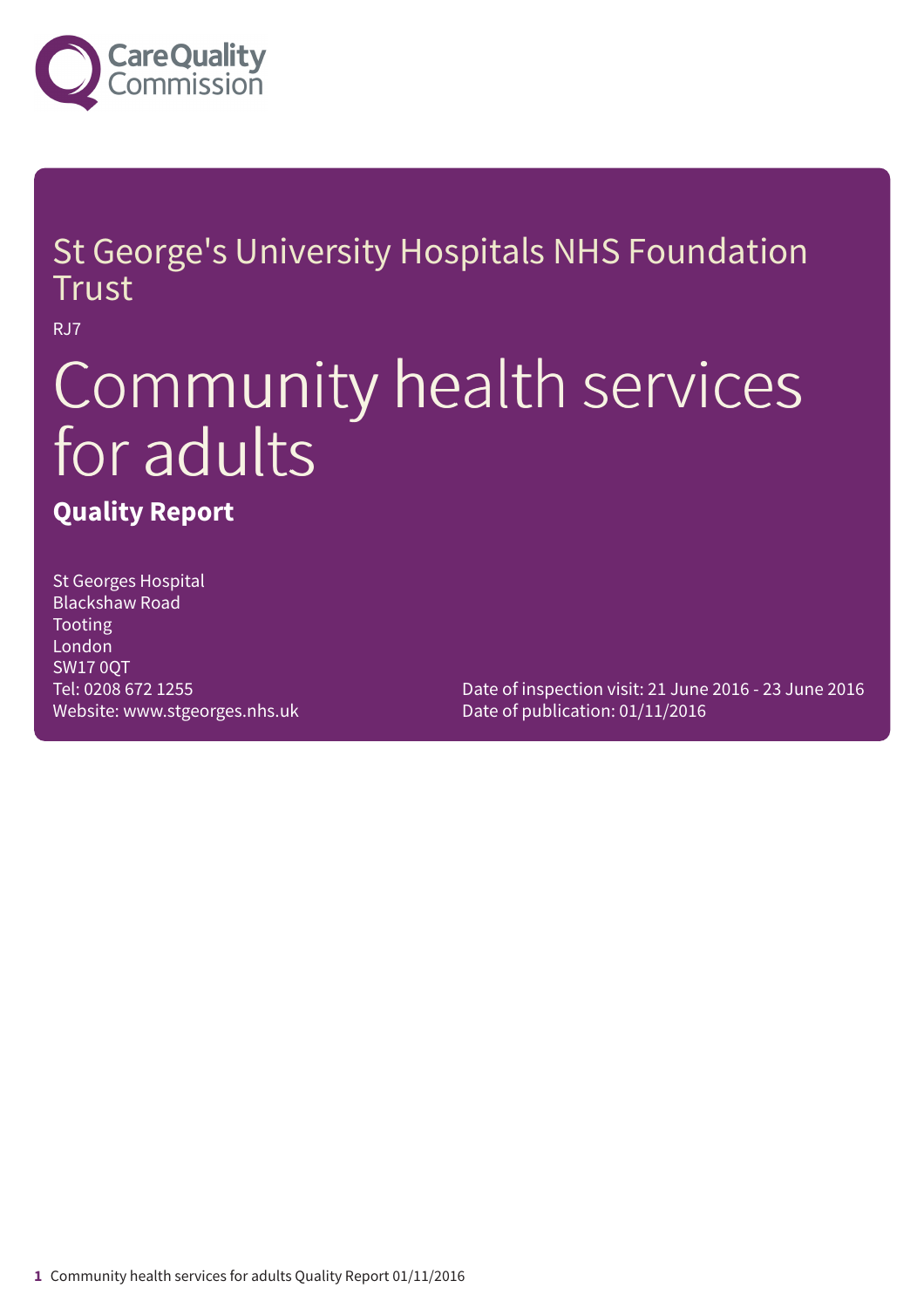### Locations inspected

| <b>Location ID</b> | <b>Name of CQC registered</b><br><b>location</b> | Name of service (e.g. ward/<br>unit/team) | <b>Postcode</b><br><b>of</b><br>service<br>(ward/<br>unit/<br>team) |
|--------------------|--------------------------------------------------|-------------------------------------------|---------------------------------------------------------------------|
| RJ7X5              | Nelson Health Centre                             | <b>Community Services for Adults</b>      | <b>SW20 8DB</b>                                                     |
| RJ7X3              | Queen Mary's Hospital                            | <b>Community Services for Adults</b>      | <b>SW15 5PN</b>                                                     |
| RJ701              | St George's Hospital (Tooting)                   | <b>Community Services for Adults</b>      | <b>SW17 0QT</b>                                                     |
| RJ760              | St John's Therapy Centre                         | <b>Community Services for Adults</b>      | <b>SW11 1SW</b>                                                     |

This report describes our judgement of the quality of care provided within this core service by St George's University Hospitals NHS Foundation Trust. Where relevant we provide detail of each location or area of service visited.

Our judgement is based on a combination of what we found when we inspected, information from our 'Intelligent Monitoring' system, and information given to us from people who use services, the public and other organisations.

Where applicable, we have reported on each core service provided by St George's University Hospitals NHS Foundation Trust and these are brought together to inform our overall judgement of St George's University Hospitals NHS Foundation Trust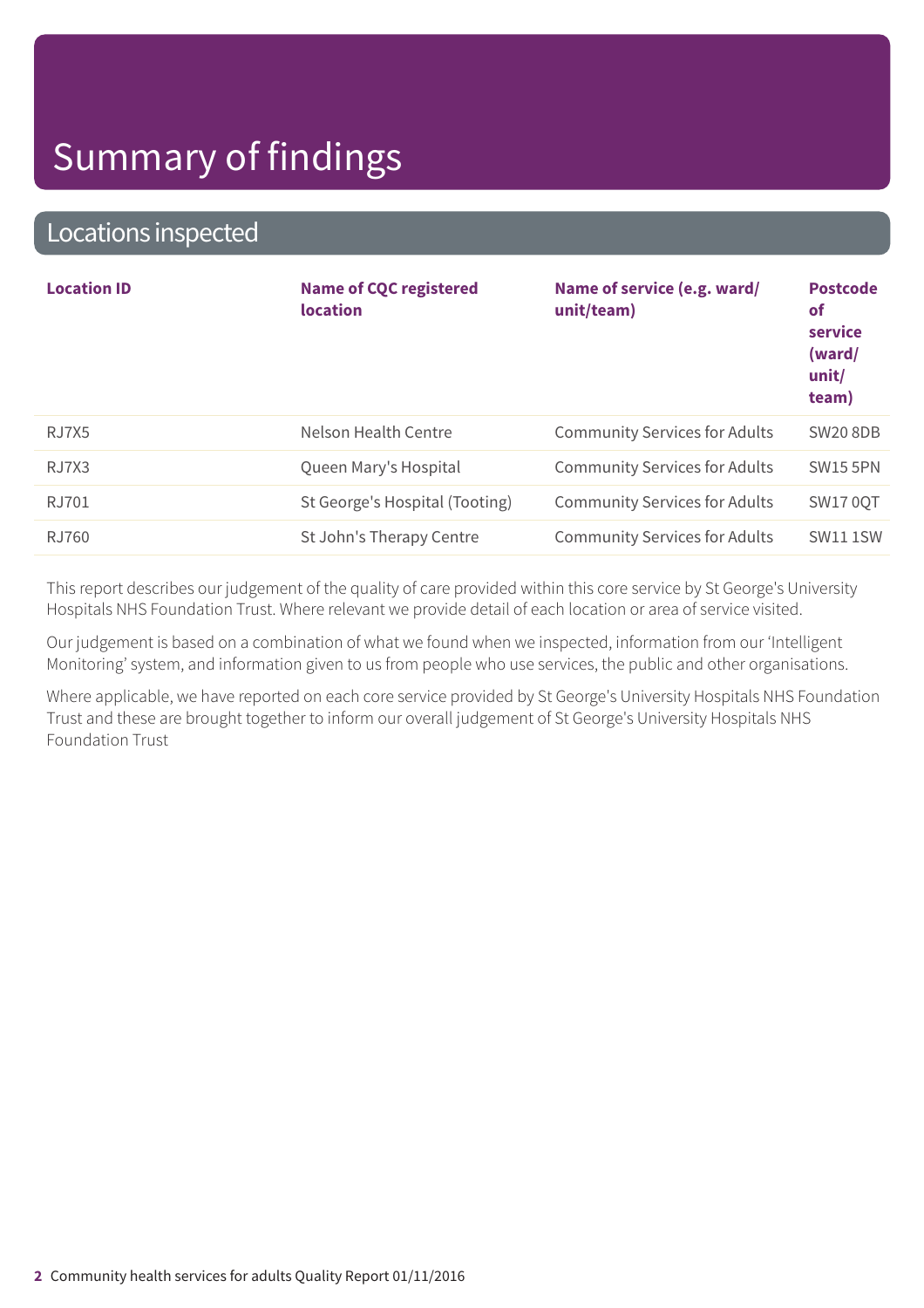### Ratings

| Overall rating for the service | Good                        |  |
|--------------------------------|-----------------------------|--|
| Are services safe?             | Good                        |  |
| Are services effective?        | Good                        |  |
| Are services caring?           | Good                        |  |
| Are services responsive?       | Good                        |  |
| Are services well-led?         | <b>Requires improvement</b> |  |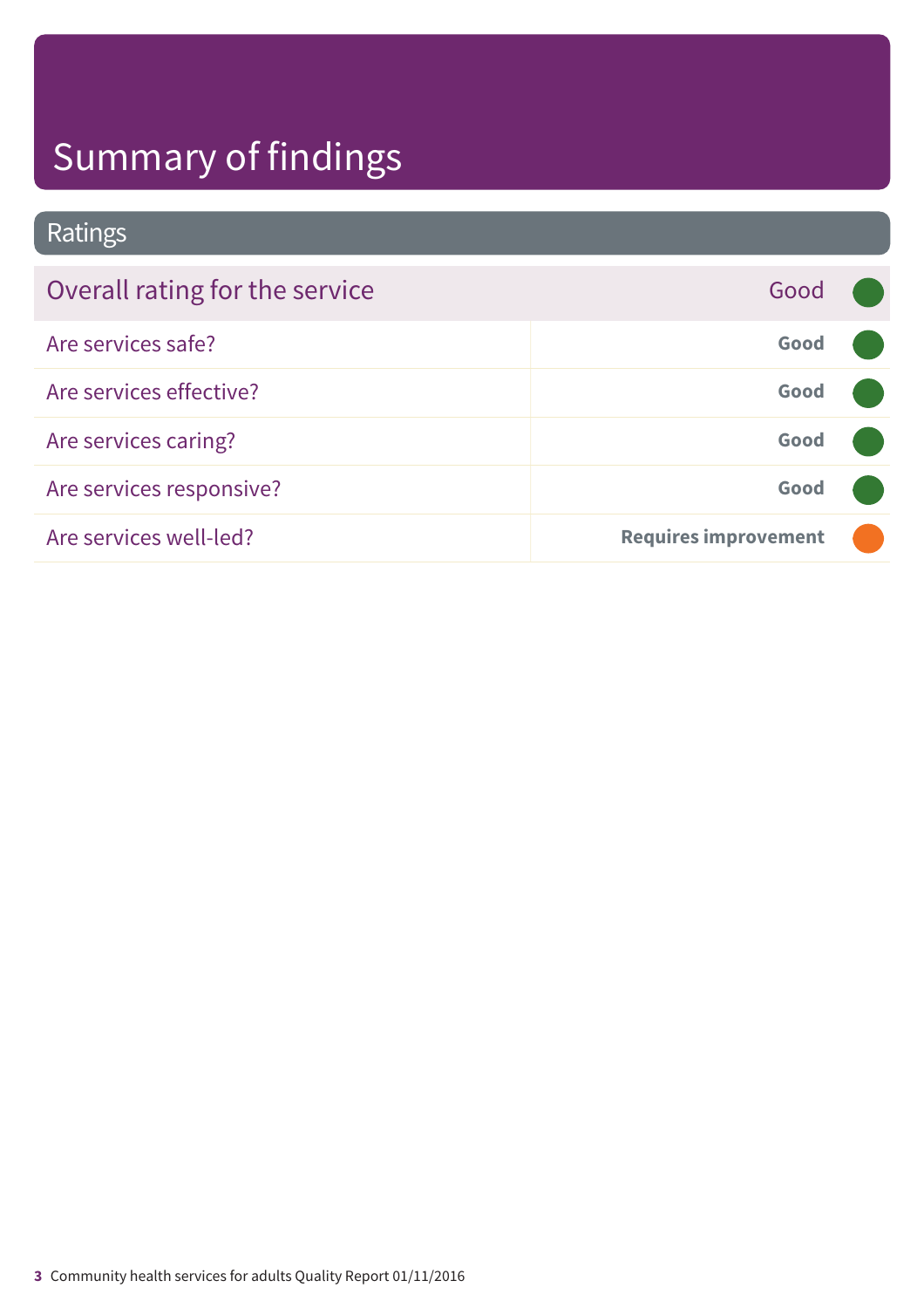### Contents

| Summary of this inspection                                      | Page           |
|-----------------------------------------------------------------|----------------|
| Overall summary                                                 | 5              |
| Background to the service                                       | $\overline{7}$ |
| Our inspection team                                             | $\overline{7}$ |
| Why we carried out this inspection                              | $\overline{7}$ |
| How we carried out this inspection                              | $\overline{7}$ |
| What people who use the provider say                            | 8              |
| Good practice                                                   | 8              |
| Areas for improvement                                           | 8              |
| Detailed findings from this inspection                          |                |
| The five questions we ask about core services and what we found | 9              |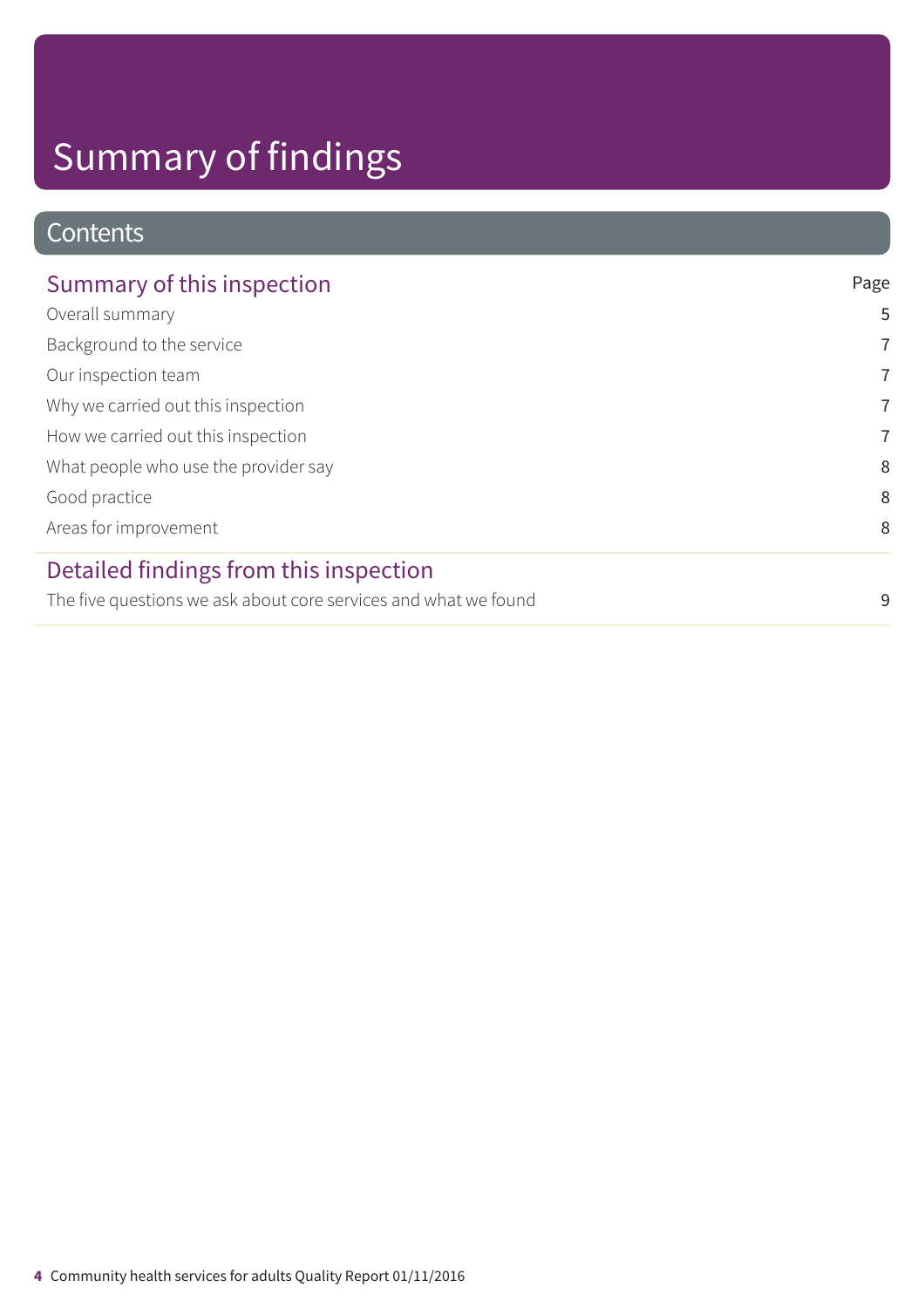### Overall summary

We rated this service as good because:

- There were appropriate risk assessment and monitoring process to ensure that patients were safe when using the service.
- Treatment was planned and delivered in line with national guidelines and the outcomes of this were monitored.
- Staff were kind and caring towards patients and made sure that people understood the care and treatment they were receiving. The patients and their relatives that we spoke to confirmed this.
- There were innovations being planned and underway to improve the quality of services people received through better team work and greater integration of services.
- Local teams worked well internally and with each other and there was a culture of staff providing safe, high quality healthcare to patients.

#### However:

- Improvements were needed to the record keeping systems to ensure that all staff had access to the right systems and at the right time – and remote access should also be considered.
- Staff vacancy rates meant that adjustments to when patients were seen were often needed, staff had to actively manage these risks and the service was heavily reliant on bank and agency staff.
- Staff within the service did not feel connected to the Trust as a whole and there was limited leadership or strategic direction from the senior Trust team.

We rated this service as good for safety because:

- People underwent appropriate risk assessments when they first started using the service and their safety was monitored throughout.
- Staff knew how to keep people safe from abuse and what to do if they had any concerns about patients.
- Staff received appropriate mandatory training in a range of topics.

However:

• Not all lessons learnt from incidents were shared across different teams.

- Multiple record systems were used and access was not always available to all, meaning important information might not always be available to relevant staff.
- Staff vacancy rates meant the service was heavily reliant on bank and agency staff in some areas and the service had to regularly rearrange its programme of work to adjust to staff absences and manage patient risk.

We rated this service as good for effective because:

- Staff followed up-to-date national guidance when providing care and treatment and monitored the outcomes of treatment.
- The multi-disciplinary teams worked well together involving a full range of professionals in people's care and treatment.
- Staff had a good knowledge of the Mental Capacity Act as well as what actions to take if they were concerned about someone's capacity to make a decision.

#### However:

- Staff's access to patient information was limited at times and a lack of remote working technology had a significant impact on the efficiency of the service.
- Workload pressures and a lack of suitably trained staff could result in clinical supervisions not taking place or being delayed.

We rated this service as good for caring because:

- We observed staff providing care and treatment in a kind, considerate and caring fashion.
- The people we spoke with and their families described staff as "friendly", and "very nice".
- All of the patients that we spoke with said they understood their care and treatment and we observed staff providing these explanations.
- In written feedback patients rated the service highly in terms of the way they were treated by staff as well as understanding their care and treatment.

We rated this service as good for responsive because:

• There were numerous initiatives underway to alter and redesign the model of care being provided to better support the needs of people using the service and provide better outcomes.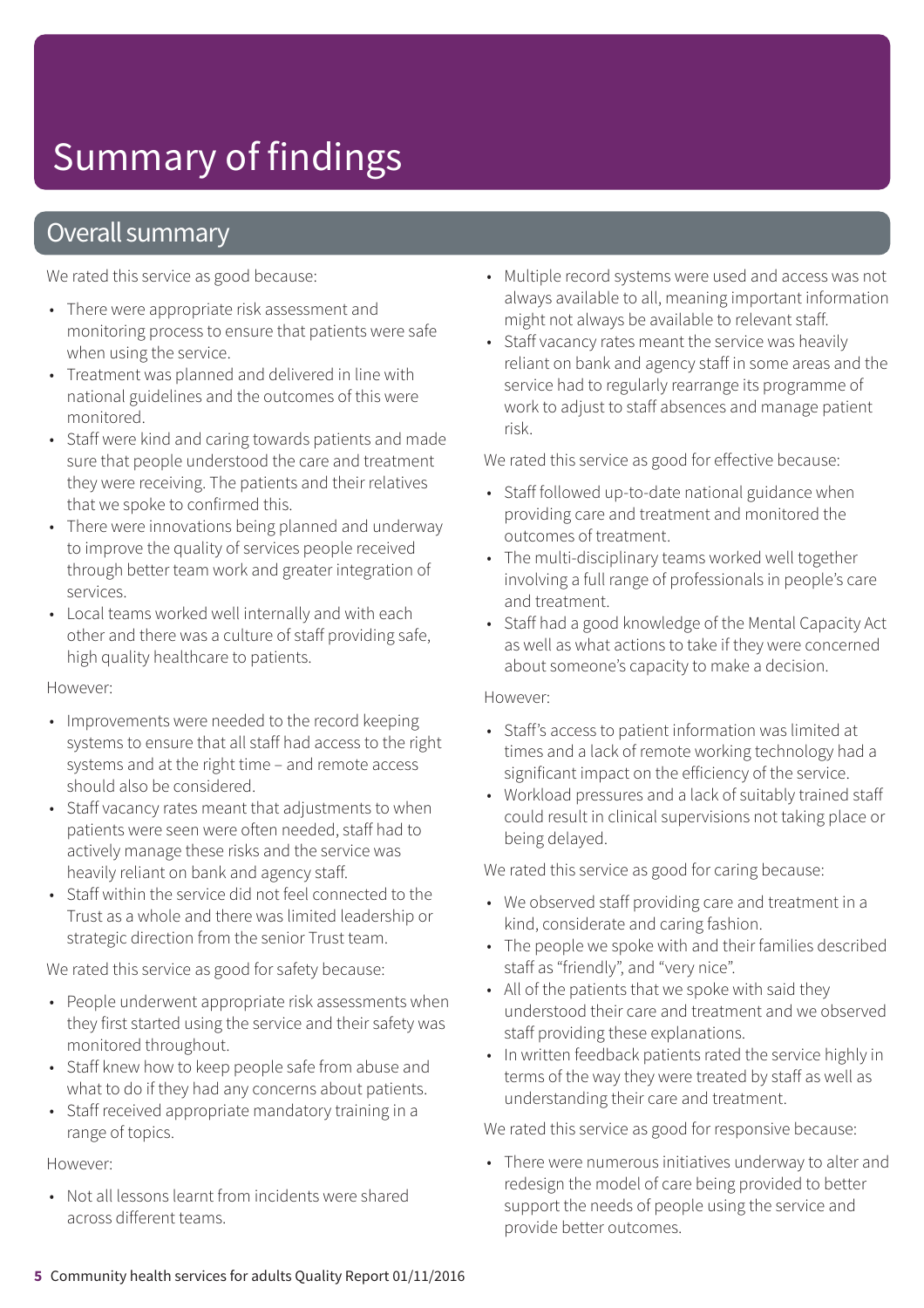- Arrangements were made so that people whose first language was not English or who had communication difficulties were supported when in contact with the service.
- Complaints were responded to appropriately within set time scales.

#### However:

• Whilst staff actively worked to minimise patient risk, the staff vacancy levels meant that low risk patient appointments were often rescheduled and at previous time significant waiting lists had built up for some services.

We rated this service as requires improvement for wellled because:

• Whilst there were examples of local leadership there was limited evidence for any overall strategy for the service from a trust level.

- There were concerns expressed by staff over recent changes to working patterns, duties and rising workloads. These concerns were expressed across several teams and were having a significant effect on staff morale in certain areas.
- Staff in general did not feel connected to the Trust as a whole and felt that the community services in general did not receive appropriate focus or consideration on a senior trust level.

#### However:

- There were numerous local initiatives in place and being planned to improve the quality of the service which were in line with NHS Strategic priorities to further integrate services and achieve efficiencies.
- Service level staff and teams were dedicated to providing high quality, safe, compassionate care for patients, as well as working as a team and helping each other where needed.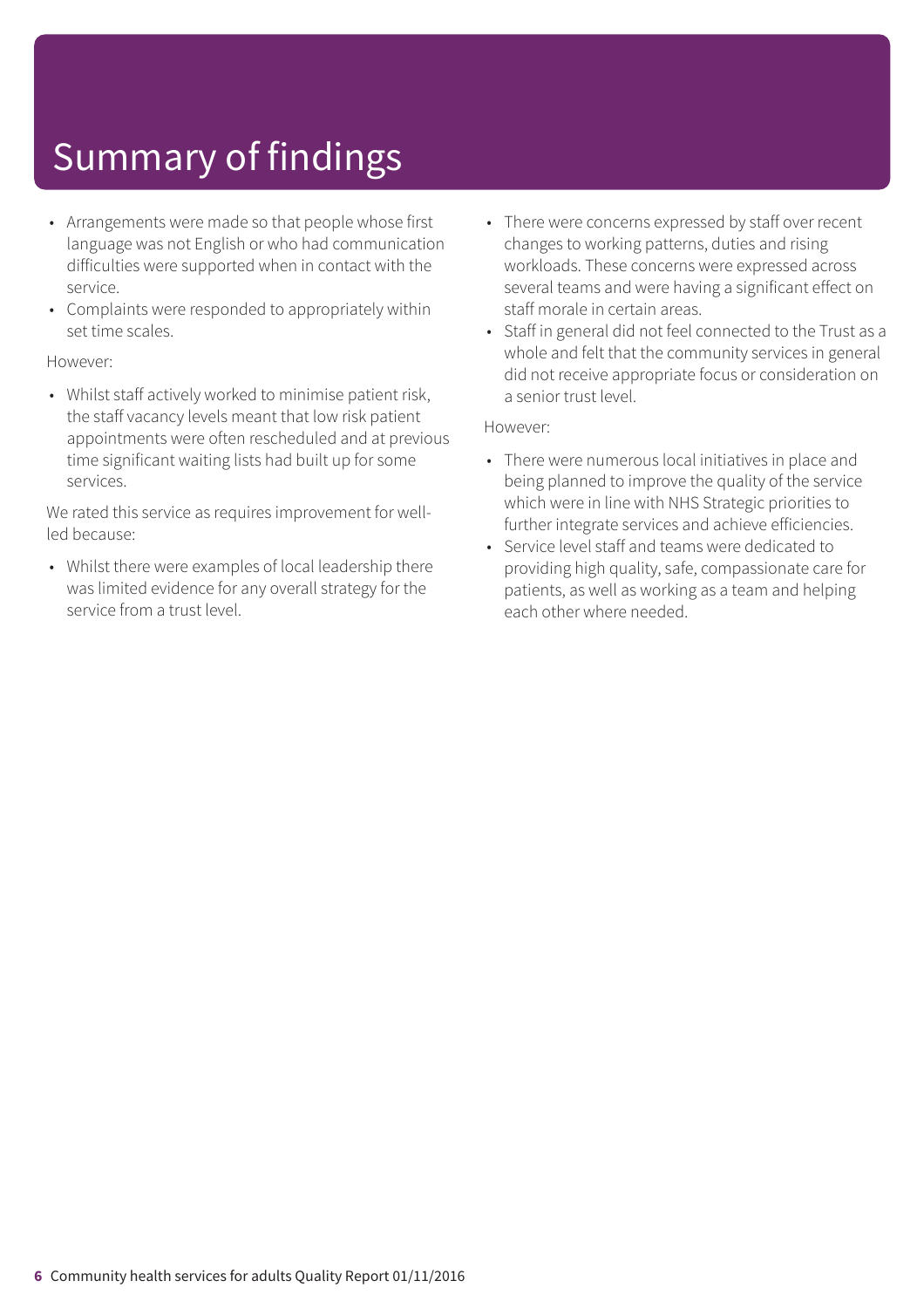### Background to the service

Community health services for adults covers several services including community nursing services for adults (including district nursing teams), therapy services, intermediate care and rehabilitation services. These can be delivered from clinics or in people's own homes. They support people in maximising their independence, facilitating discharges and managing complex health conditions. A total of 55 services are provided from a number of locations, including 32 outpatient clinics.

The service mainly provided services to people within the London Borough of Wandsworth. Between June 2014 and June 2015 the service saw over 400,000 patients in its clinics alone, in addition to which they visited people in their own homes.

On the inspection we visited four of the clinics (including the headquarters for the service) and accompanied staff when they visited people in their own homes where we observed care, treatment and support being provided. We spoke to 62 members of staff as well as 29 patients or their relatives. We reviewed policies and performance data and looked at 15 copies of patient notes.

### Our inspection team

Our inspection team was led by:

**Chair:** Martin Cooper

**Team Leader:** Nick Mulholland, Head of Inspection CQC

### Why we carried out this inspection

We completed this core service as part of our comprehensive community health services inspection programme.

### How we carried out this inspection

To get to the heart of people who use services' experience of care, we always ask the following five questions of every service and provider:

- Is it safe?
- Is it effective?
- Is it caring?
- Is it responsive to people's needs?
- Is it well-led?

Before visiting, we reviewed a range of information we hold about the core service and asked other

The team included CQC inspectors and a variety of specialists: Occupational Therapist, Physiotherapist, Speech and Language Therapist, Nurse Specialist, General Practitioner.

organisations to share what they knew. We carried out an announced visit on 21st, 22nd and 23rd June 2016. During the visit, we held focus groups with a range of staff who worked within the service, such as nurses, doctors, therapists. We talked with people who use services. We observed how people were being cared for, talked with carers and/or family members, and reviewed care or treatment records of people who use services. We met with people who use services and carers, who shared their views and experiences of the core service. We carried out an unannounced visit on 4th July 2016.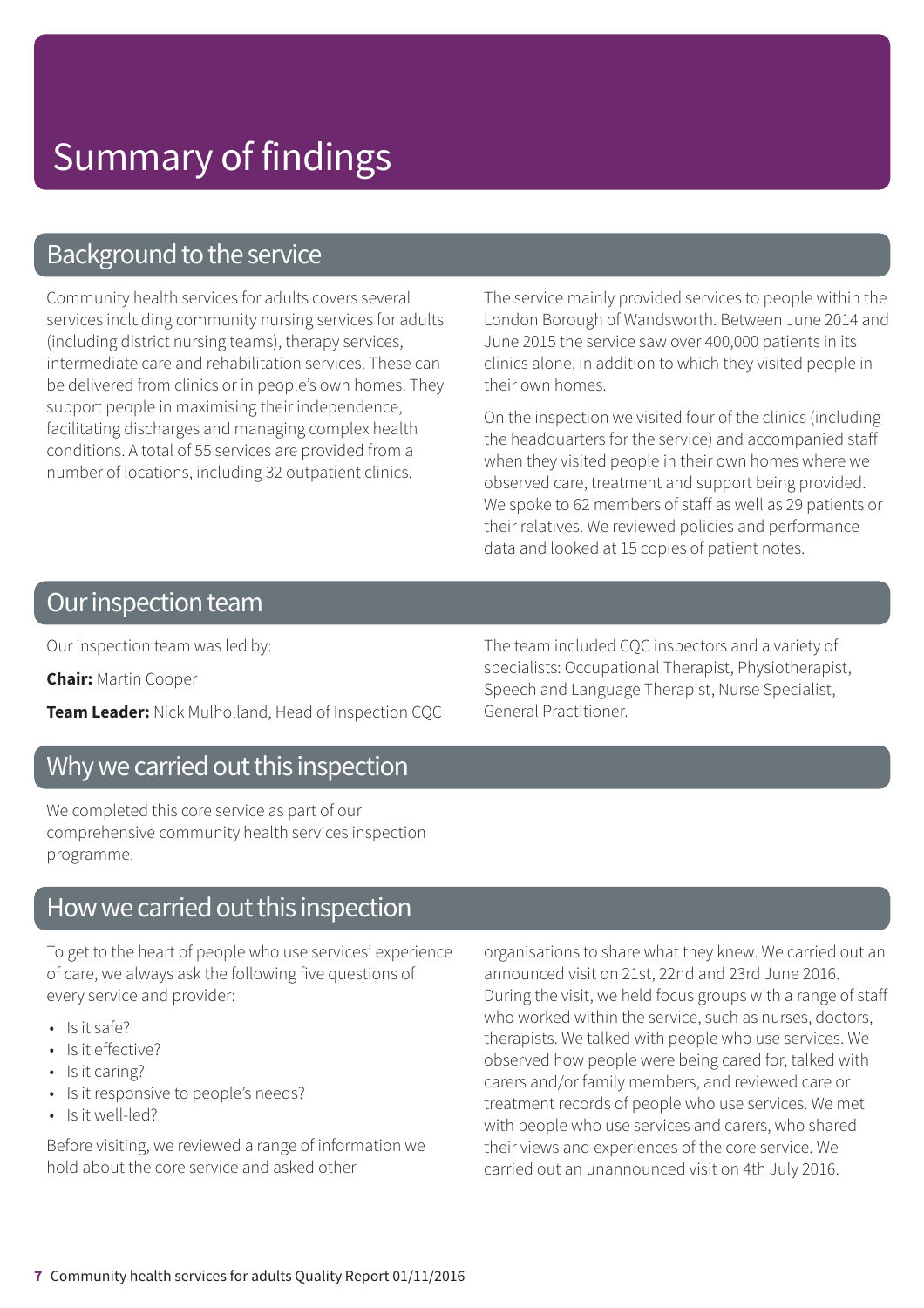### What people who use the provider say

We spoke to patients receiving care and treatment. They told us that the service was "good" and that they had "no complaints". They described staff as "friendly", "caring" and "very nice". Patients that we spoke with confirmed that they understood the care and treatment that was being provided to them, that they were involved in decisions about their care and they understood everything they were told.

We looked at the results of recent patient feedback in which the majority of respondents said that they were treated with respect and staff presented themselves in a professional manner. They said that they understood the care and treatment that was being provided.

### **Good practice**

- Senior staff spoke positively of their community MDT teams which featured a full range of professionals including nurses, GPs and therapy staff. They met on a regular basis to discuss the full healthcare needs of patients. Staff told us that this had made improvements to patient outcomes with reduced Accident and Emergency department attendances and acute admission rates and we saw evidence of this.
- The service was working with local GPs to set up 'Enhanced Care Pathways' for patients who frequently attended and used acute services to try and prevent admissions.
- There was a dedicated falls service which was being developed around the physiotherapy department. The aim was to have this service integrated with the maximising independence service, the acute accident and emergency department and the orthopaedic and osteopathy services. Working across these services they were aiming to target young and old people who could benefit from ongoing monitoring and earlier intervention. It also included further education services for patients as well as peer support and further sporting or other physical activity sessions in the community run by volunteers.

### Areas for improvement

#### **Action the provider MUST or SHOULD take to improve**

- Staff should ensure that relevant lessons learnt from accidents and incidents should be shared across different teams.
- All relevant staff should be able to access all of the records and record systems holding patient information where appropriate. Options to enable them to access this information and input further information remotely should be actively explored.
- Staff vacancy rates should be addressed as soon as possible.
- In conjunction with senior Trust staff a longer term vision and strategy for the department should be developed and implemented with clear goals over the coming years and clear methods for achieving them.
- Senior Trust staff should liaise with senior and junior service level staff to ascertain from where the atmosphere of isolation from the Trust as a whole originates and work with them to address this.
- Senior service staff should work closely with junior staff to ascertain the precise nature of their concerns over changing work patterns, duties and workloads, and work to mitigate the impact of these wherever possible, as well as their impact on staff morale.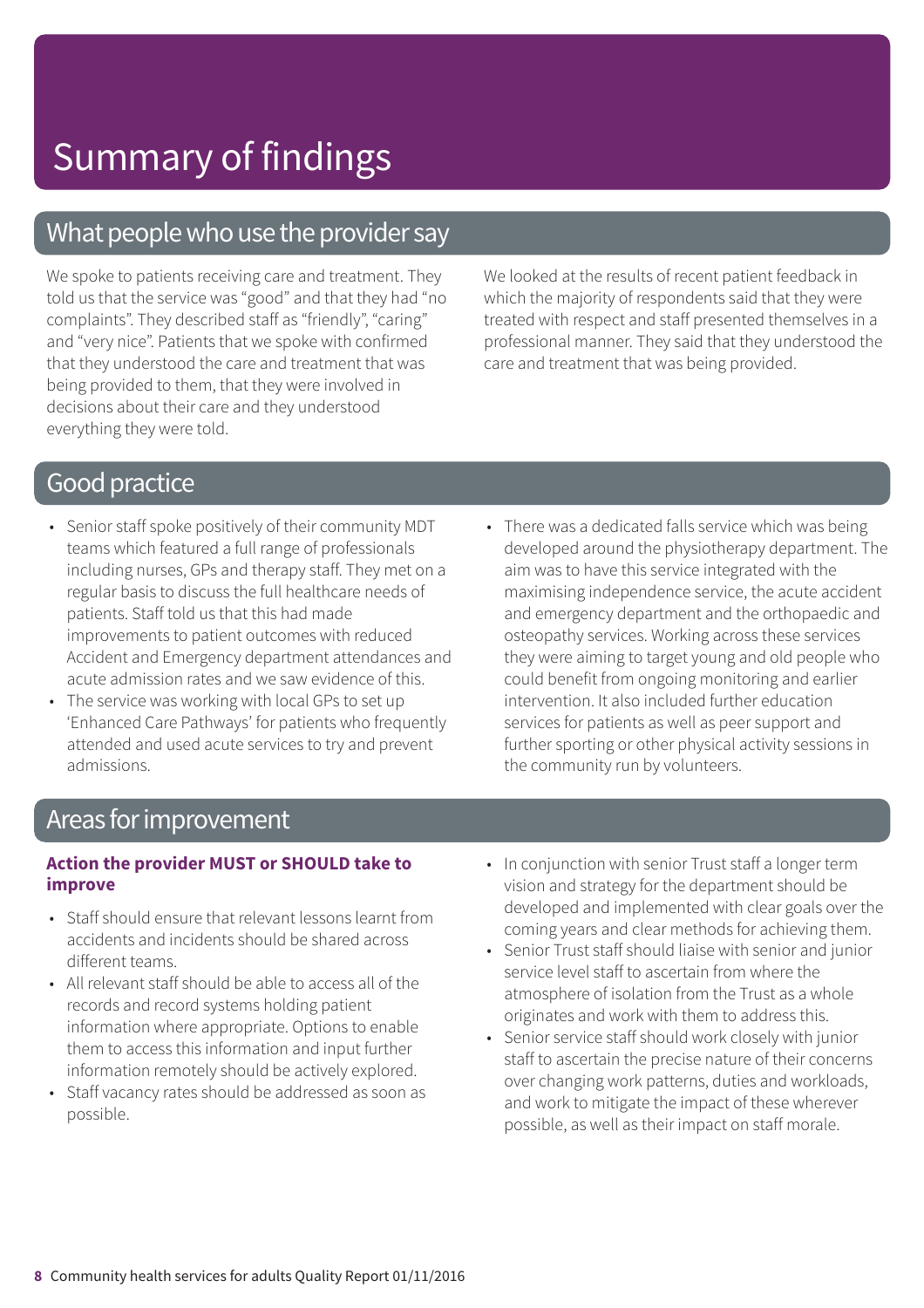

### St George's University Hospitals NHS Foundation Trust

# Community health services for adults

**Detailed findings from this inspection**



### Are services safe?

### By safe, we mean that people are protected from abuse

#### **Summary**

We rated safe as good because:

- People underwent appropriate risk assessments when they first started using the service and their safety was monitored throughout.
- Staff knew how to keep people safe from abuse and what to do if they had any concerns about patients.
- Staff received appropriate mandatory training in a range of topics.

#### However:

- Not all lessons learnt from incidents were shared across different teams.
- Multiple record systems were used and access was not always available to all, meaning important information might not always be available to relevant staff.
- Staff vacancy rates meant the service was heavily reliant on bank and agency staff in some areas and the service had to regularly rearrange it's programme of work to

adjust to staff absences and manage patient risk. However, staff said that this was not currently adversely affecting the safety of the service and patients were positive about the quality of the service they received.

#### **Detailed findings**

#### **Safety performance**

- District nursing teams used a monthly "safety thermometer" by which important performance information was monitored such as number of pressure ulcers acquired or falls. However, staff that we spoke with were unsure of the purpose of the thermometer. We reviewed data relating to these incidents which did not indicate any serious issues with the safety of the service.
- Podiatry staff were trained in how to spot the signs of pressure ulcers.

#### **Incident reporting, learning and improvement**

• Staff reported incidents using an internal Datix system.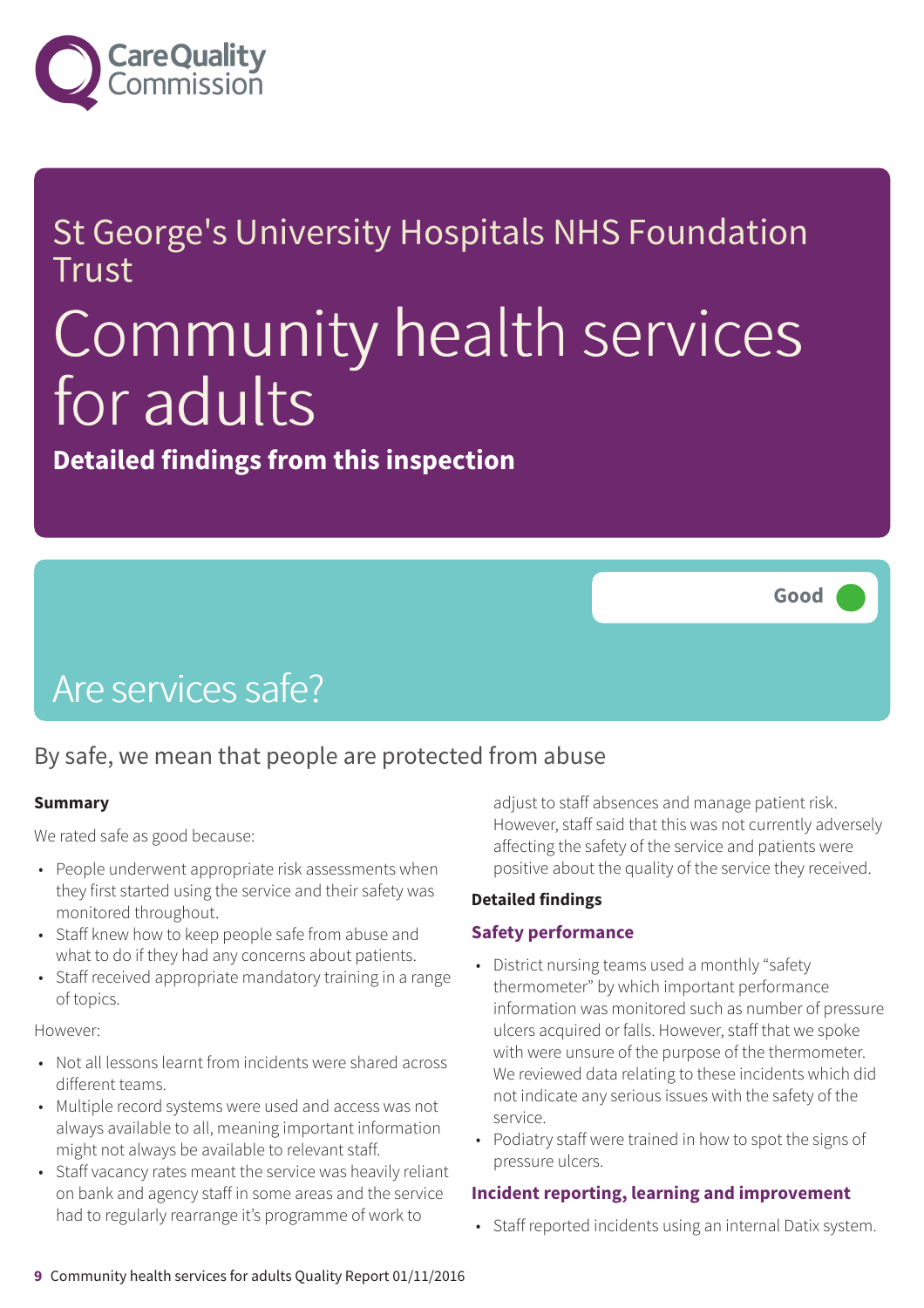### Are services safe?

- Between April 2015 and May 2016 zero Never Events took place in the service. Never Events are serious incidents that are wholly preventable as guidance or safety recommendations that provide strong systemic protective barriers are available at a national level and should have been implemented by all healthcare providers. Although each Never Event type has the potential to cause serious potential harm or death, harm is not required to have occurred for an incident to be categorized as a Never Event.
- Six serious incidents had taken place four grade three pressure sores and two grade four pressure sores. A total of 407 incidents had been reported by the service but 91% of these were reported as low or no harm.
- Incidents were reported at the monthly divisional governance meeting including details of the actions plans put in place as a result. Senior staff were required to produce evidence that actions had taken place.
- Most staff told us that they heard about incidents which occurred in other areas of the service and the lessons to be learnt from them. However, some district nursing staff told us that incidents were primarily tackled at a local level and that they did not receive learning or feedback from incidents that took place in the wider directorate.

#### **Duty of candour**

• Staff that we spoke with understood their role in duty of candour and the need to be honest with patients where mistakes were made as well as to provide an apology and to offer support to the patient.

#### **Safeguarding**

- All staff were trained to recognise signs of abuse. There was a policy and procedure in place for escalating any safeguarding concerns including reporting them to the local divisional hub, using datix and also informing the local authority safeguarding team.
- Staff that we spoke with were able to tell us about signs of possible abuse and the actions they would take to report them.
- There was an official safeguarding meeting every quarter to discuss any broad issues that had been raised. These were also discussed at local team meetings and at handovers.
- We observed staff discussing safeguarding issues of individual patients at the complex case MDT. All key

workers involved in a person's health and social care were present at these meetings. Staff displayed a good working knowledge of when the risk of abuse may be high.

#### **Medicines**

- The district nursing staff that we spoke with said that medications could be accessed readily, though it was reported that there might be isolated problems accessing some end of life medications.
- Where medications were stored in clinic fridges there were records to show that the temperatures of the fridges were checked regularly to ensure that medications were stored at the appropriate temperature range.
- Other clinic medications, including controlled drugs were stored in locked cupboards

#### **Environment and equipment**

- The different environments the therapy teams provided services at were all individually risk assessed.
- Therapy staff that we spoke with said they had the appropriate equipment to be able to do their jobs. Training was available on how to use specialist equipment.
- There were local systems in place to check that equipment was cleaned and calibrated properly, and staff reported that the equipment's electrical safety was also checked.
- Equipment for treating people in a medical emergency (including AEDs) was readily available at treatment sites. There were regular checks on these to ensure that they were in good working order.

#### **Quality of records**

- We reviewed care plans and patient records for patients visiting clinics as well as being seen in the community. In general they included specific goals and there were review dates of these goals recorded. Appropriate risk assessments had been completed and there were records of MDT discussions and involvement in planning. Entries made were usually signed and dated by staff.
- However, within district nursing teams three sets of notes were usually kept; one set on a computer system, one held by the patient and one held in the office. This meant that important information may not be easily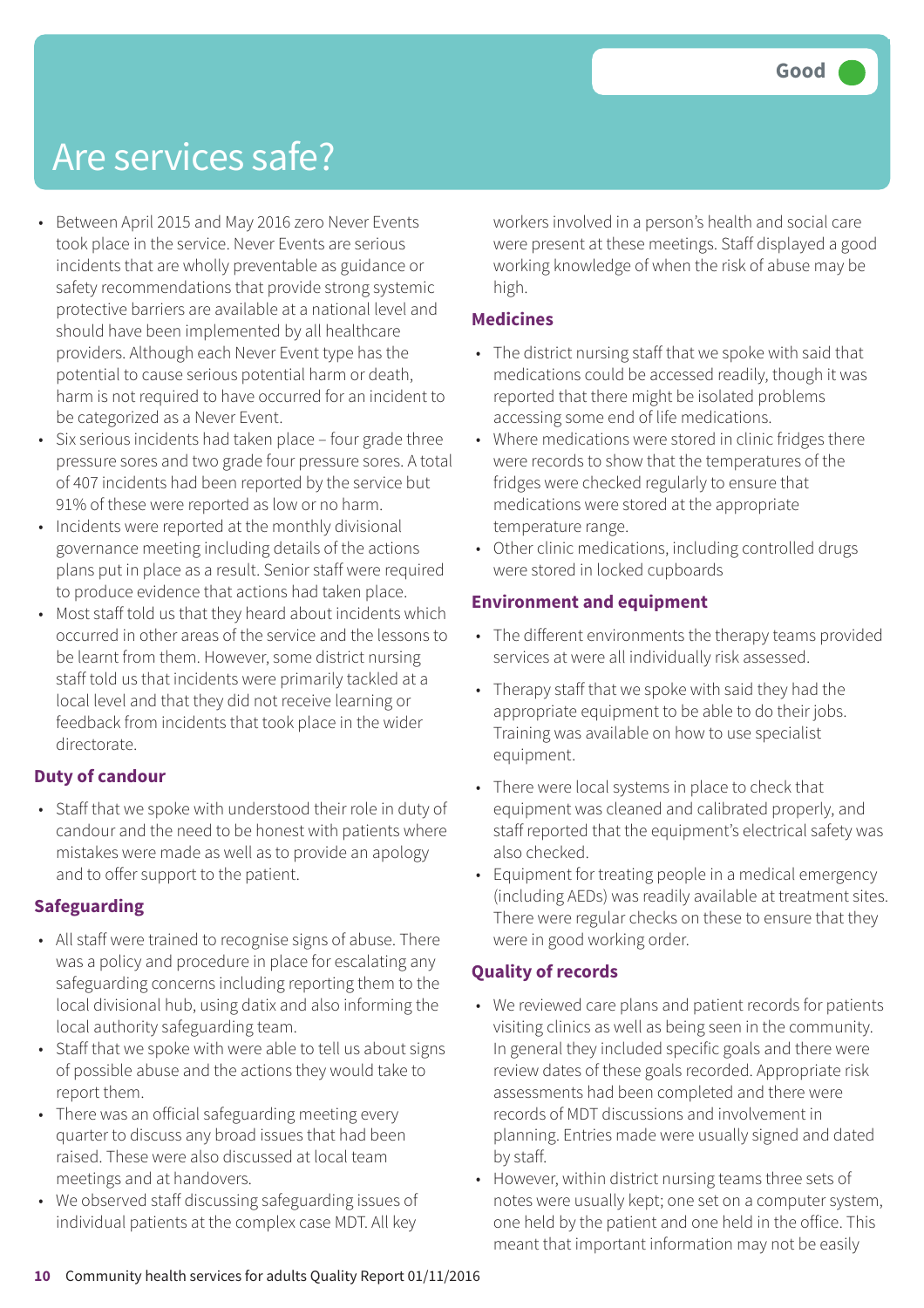### Are services safe?

available to district staff when they needed it. It also meant that working with colleagues from other teams to ensure a joined-up approach to people's healthcare could be difficult. There were no specific protocols of what was recorded where and what needed to be duplicated across all records.

• There were also issues regarding the complex case team where the care was coordinated by the GP as they used a separate system ("EMIS") for recording their notes. However, some staff based in clinics were positive about the RIO computer system which they used for all their documentation and communication between other teams.

#### **Cleanliness, infection control and hygiene**

- We observed staff providing care and treatment to people in their own homes. Appropriate personal protection equipment was used and staff followed appropriate hand hygiene protocols.
- The clinics that we visited were visibly clean and tidy. Alcohol gel was available throughout and there were signs on the walls about the importance of hand sanitation. There were facilities for the decontamination of equipment where needed. There were daily cleaning schedules for the facilities that were used.
- Staff in clinics were observed to follow appropriate hand washing protocols and use personal protection equipment as appropriate.

#### **Mandatory training**

- Mandatory training covered appropriate topics such as Fire Safety, Safeguarding and Health and Safety. Information specific to the community Adults service was not available but across the directorate the individual teams had compliance rates on average above 80%.
- Senior staff said they were content with the levels of mandatory training undertaken by staff. This took place by computer and staff were sent automatic reminders when they needed to complete a particular course. There was protected time for training.
- The nursing and therapy staff that we spoke with said that they were up to date with their mandatory training and that they were given the time to do this.

#### **Assessing and responding to patient risk**

• When patients first started using services they underwent a full risk assessment to ensure that it was safe to do so. They were asked about appropriate factors such as current and previous health problems, medications being taken and family history of illness. They were assessed, where appropriate, for specific risks such as the risk of falls and eating and drinking.

- Senior staff reported that when their daily monitoring of staffing levels showed a staff shortfall they would often need to rearrange visits. Patients with the greater needs or at greater risk were prioritised.
- For a complex case patient, the appropriate risk assessments the patient needed to undergo were discussed at the MDT meetings. We observed one of these meetings and saw that, according to the risks a person faced, appropriate assessments and action plans were decided on and given to the appropriate member of staff.
- There were procedures in place in what to do if people had a heart attack whilst using the community clinics.
- Therapy staff reported that when staffing levels were reduced they would reduce the number of patients they were seeing accordingly so that the safety and quality of the service they were providing was maintained.

#### **Staffing levels and caseload**

- There was a daily check on activity and staffing levels to check that there were no shortfalls.
- Senior staff reported that they had a vacancy rate of approximately 30% within their community nursing team which they said was in line with the recruitment picture across London. They tried to fill these vacancies with bank staff but there was also a lack of bank staff. This resulted in a fill rate of approximately 80-87%.
- We reviewed staffing data that indicated that whilst staff vacancies had been addressed in some areas there were ongoing issues in others.
- Staff reported that the local high cost of housing and living did hamper their ability to recruit and retain some staff on lower pay grades, particularly nurses. Following the inspection, the trust told us that the adult therapy services in community services, experienced difficulty in recruiting occupational therapists and physiotherapists.
- Significantly, staff reported that they did not yet feel that these vacancy and fill issues were compromising the safety of their patients, though it was impacting on waiting times and the number of rearranged appointments.
- We reviewed work programme data which indicated that caseload sizes had been broadly consistent over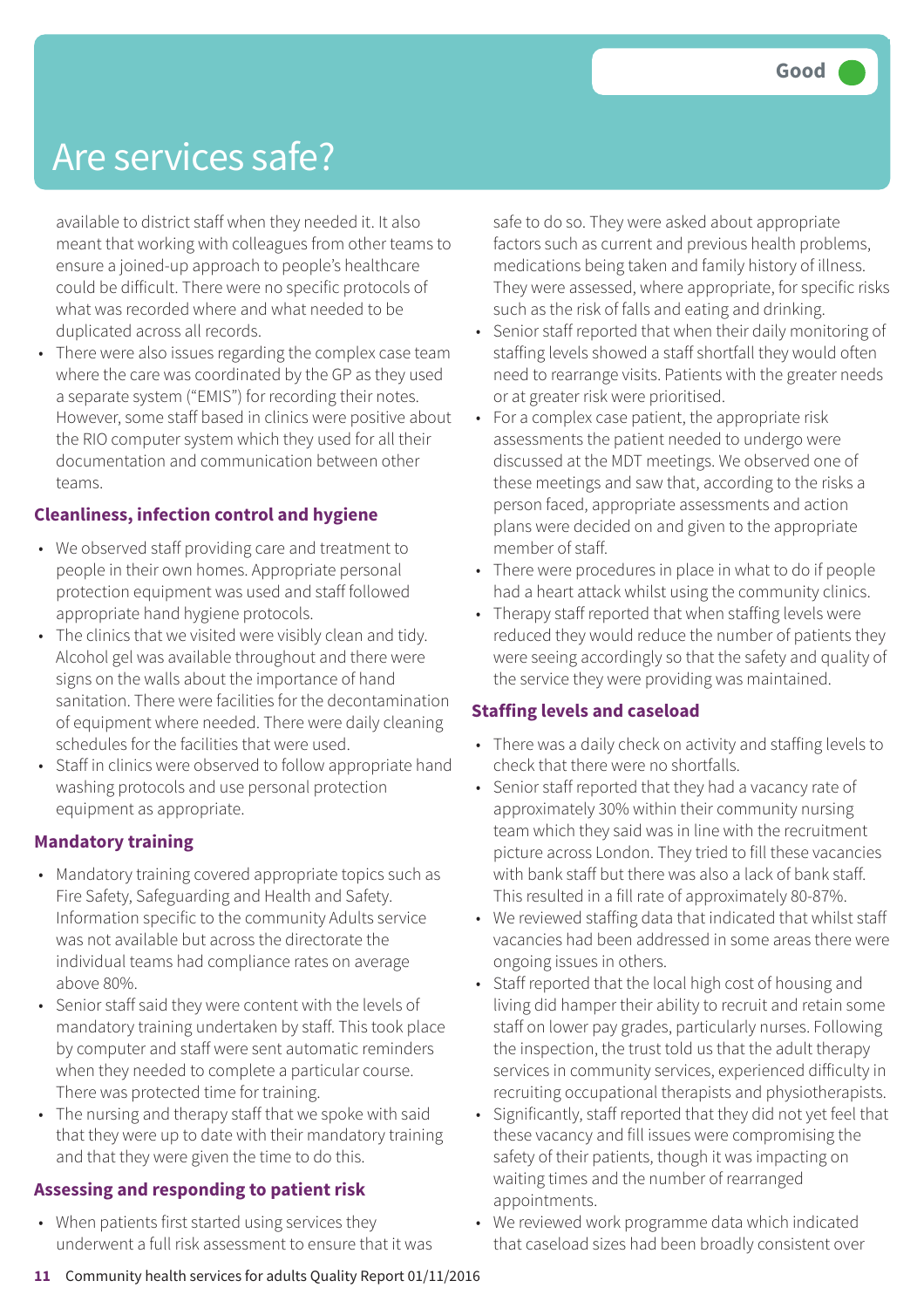### Are services safe?

the last twelve months, with the exception of the facilitated and supported discharge team which had experienced a significant increase in size. In addition some therapies staff said that their caseloads had been increasing significantly over the past year.

• District nursing staff that we spoke with said they were happy with the size of their caseloads at this point.

#### **Managing anticipated risks**

- There were specific risk assessments for use by staff to consider the risks that they might face in a patient's home. These included dog ownership, racial prejudice and transporting sharps.
- Staff who worked in the community told us that if there were concerns that a patient may become aggressive or violent they could arrange for two staff members to attend.
- Risk assessments were undertaken to ensure it was safe for people to store oxygen in their own homes. The respiratory team operated a weekend telephone 'on call' system by which they could be contacted. Patients with Chronic Obstructive Pulmonary Disease were given a home 'rescue pack' so that if they experienced difficulties out of hours they could follow the selfmanagement plan and care for themselves.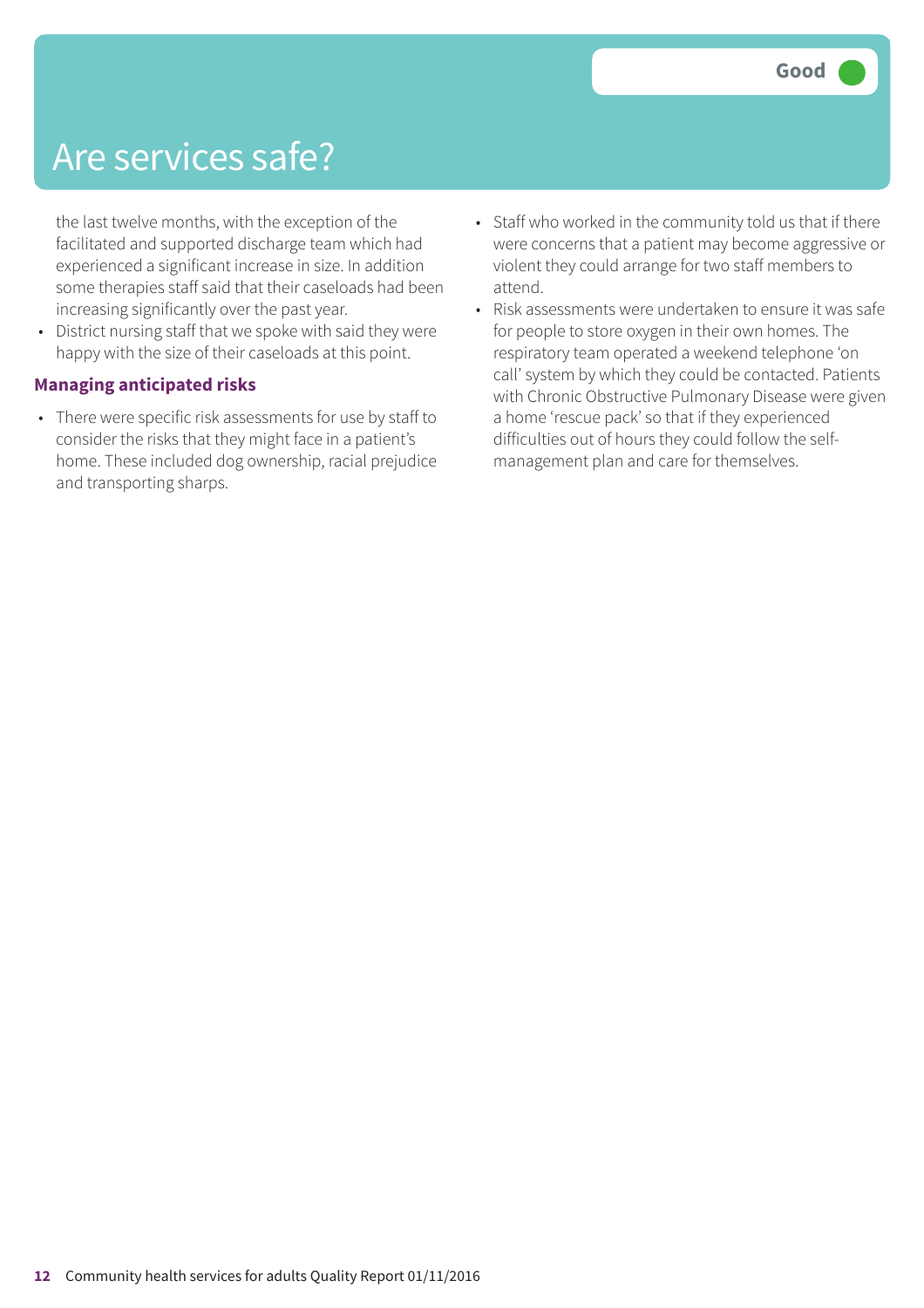## Are services effective?

By effective, we mean that people's care, treatment and support achieves good outcomes, promotes a good quality of life and is based on the best available evidence.

#### **Summary**

We rated effective as good because:

- Staff followed up-to-date national guidance when providing care and treatment and monitored the outcomes of treatment.
- The multi-disciplinary teams worked well together involving a full range of professionals in people's care and treatment.
- Staff had a good knowledge of the Mental Capacity Act as well as what actions to take if they were concerned about someone's capacity to make a decision.

#### However:

- Staff's access to patient information was limited at times and a lack of remote working technology had a significant impact on the efficiency of the service.
- Workload pressures and a lack of suitably trained staff could result in clinical supervisions not taking place or being delayed.

#### **Detailed findings**

#### **Evidence based care and treatment**

- Team leaders that we spoke with said they were satisfied that they were providing care and treatment in line with National Institute for Healthcare and Clinical Excellence (NICE) and other national guidelines.
- In the cardiology service there were local and national policies and guidance for staff to follow. These were last reviewed two years previously, though it was not clear when their next review was scheduled for.
- Across the service we found many examples of teams using national guidance to inform their practice. The podiatry team used NICE guidance to inform the podiatry care they gave to diabetic patients. The respiratory team had research plans to enable them to update their competency assessment framework for inhaler devices. They kept copies of guidelines for new staff on various topics including history taking and clinical examination. The dietetics and physical therapy teams were able to demonstrate their use of college guidelines in their work. Patients referred to the

amputee service were screened in a pre-assessment unit using set criteria based upon the Hull model of care. They also used British Association of Chartered Physiotherapists in Amputee Rehabilitation (BACPAR) 2006 guidelines to help determine the care and treatment for lower limb amputees, as well as further BACPAR guidelines in other areas of their care.

- Specific 'nursing' meetings were held where new guidance could be raised and discussed.
- The district nursing staff that we spoke with said that they were aware of where to access the most up to date treatment guidelines.

#### **Nutrition and hydration**

- The nutritional intake and hydration levels of patients were monitored as appropriate. This was discussed at handovers.
- There were specific tools (based on national guidelines) that were used to assess nutrition and hydration.
- The community LD MDT had input from the dietics team.

#### **Technology and telemedicine**

- Staff noted that whilst 'mobile' and 'remote working' technology was available in other areas in the Trust they did not have access to this. This had a significant impact on staff as it meant that they had to attend local hub sites in order to access certain pieces of patient information or upload details of any care, treatment or support they had provided to someone's record. There were significant time implications for this, access to computers at the bases could be difficult and that on occasion the quality of IT hardware was very poor.
- Staff reported that there were issues with compatibility between the community healthcare computer systems and the acute healthcare systems.

#### **Patient outcomes**

• The division had an audit calendar and all teams took part in audits. These include pharmacy audits. However,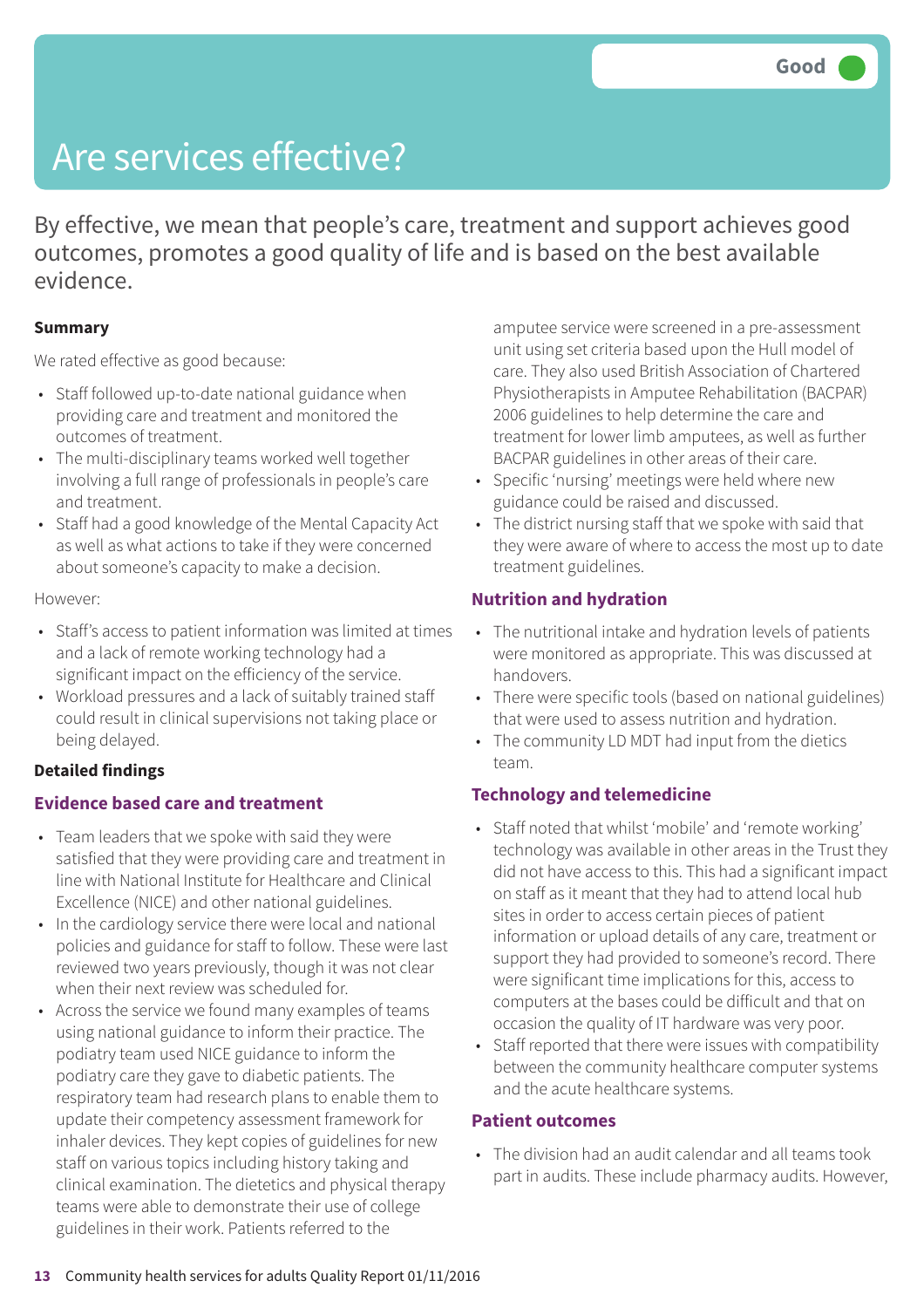## Are services effective?

information on the outcomes of audits was not always readily available at a corporate level. We had asked for a sample of the results of these audits but the Trust central team was unable to provide them.

- Some teams used standard health outcome assessment tools (EQ-5D) to monitor the quality of the care they were providing. The occupational therapy team was also trialling the use of a standard assessment and outcome measurement tool to monitor the quality of their service (the Community Dependency Index).
- The amputee service used British Association of Chartered Physiotherapists in Amputee Rehabilitation (BACPAR) accredited outcome measures to monitor their performance. These included the EQ-5D, time to 'get up and go' and the 'sit to stand test'.
- For patients with specific conditions, such as strokes or motor neurone disease, specific outcome measures were used to evaluate the quality of care that was being provided.

#### **Competent staff**

- Senior staff said, in their opinion, the supervision and appraisal system was robust. Team leaders echoed this and said they were content with the current completion rates of supervisions and appraisals. They said that they went out on visits with staff on a regular basis to check on performance but also to get feedback from patients.
- Senior staff reported that they were currently developing the training for nurses building in more shadowing opportunities and further competencies. The 'train the trainer' model was being used in which less experienced trainers were receiving tuition to be able to train others in a wider range of more complex topics. They were also working with the pharmacy department to try and develop healthcare support worker roles.
- Team leaders and junior staff reported that the complexity of patients receiving therapies in the community was increasing but at the same time recent retirements had reduced the skill mix of staff. They said that there was a strong emphasis on completing mandatory training.
- However, all staff noted that staffing capacity issues could result in training, supervisions or appraisals being delayed as staff were needed to fill in for absences. In addition, a lack of specialist staff could result in skilled appraisers not being available.
- The maximising independence team had an induction checklist to ensure that new staff understood how the service worked and the local policies and procedures.
- Some district nursing staff told us that clinical supervisions did not take place and this was echoed by some of the staff in clinics. Some staff expressed concerns that access to suitably specialised staff to undertake some specialist clinical supervisions was limited, or that the only time for this to take place would be at the expense of seeing patients. Some staff also expressed concerns about not being able to access external training due to budgetary constraints.
- Therapies staff were rotated between the acute and community services which staff described as good for building skills.
- Several staff members described the recruitment process at the Trust as cumbersome and time consuming which hampered staff's ability to recruit to vacant posts.

#### **Multi-disciplinary working and coordinated care pathways**

- The 'Maximising Independence' team worked with a range of other teams to bring a holistic approach to the care and treatment they provided. This included a multidisciplinary assessment process and clear sign-posting to other services.
- All staff were very positive about the 'complex case' multi-disciplinary team (MDT) meetings which featured a full range of staff involved in providing care and treatment including a GP, nurses, therapists and social workers.
- We looked at people's records where they were under the care of the complex case MDT. These showed that information was shared between all relevant partners. However, some staff said they would like further integration with the local mental health teams.
- We observed district nursing handovers were wellmanaged and comprehensive. The condition of individual patients was discussed and decisions were made on the course of treatment to take. Staff themselves said that communication within the service was good.
- There was a dedicated falls service which was being developed around the physiotherapy department. The aim was to have this service integrated with the maximising independence clinic, the acute accident and emergency department and the orthopaedic and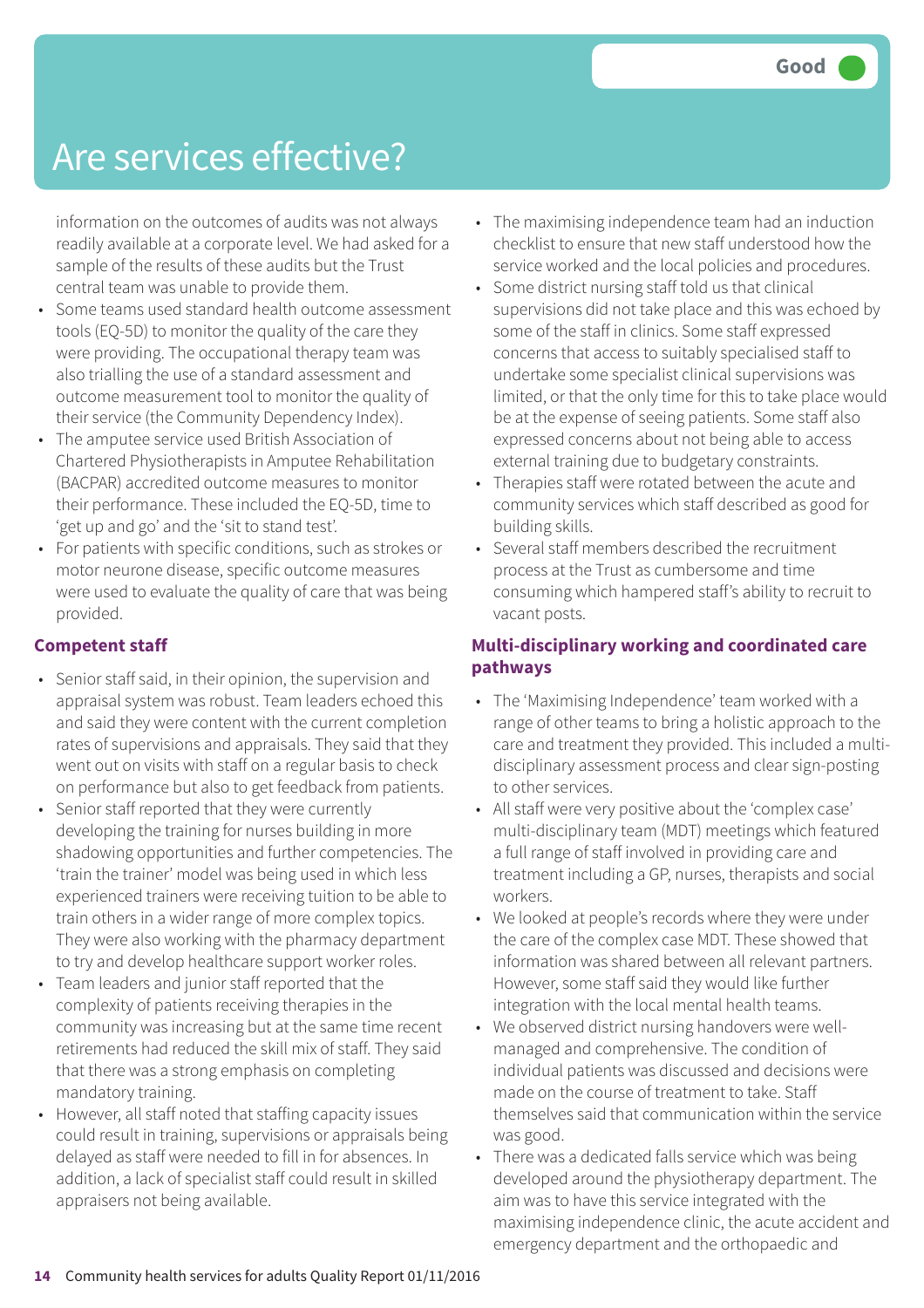## Are services effective?

osteopathy services. Working across these services they were aiming to target young and old people who could benefit from ongoing monitoring and earlier intervention. It also included further education services for patients as well as peer support and further sporting or other physical activity sessions in the community run by volunteers.

- Staff that we spoke with at all levels described good MDT working amongst colleagues and said they maintained close relationships with them.
- Staff at the learning disability (LD) service told us that they maintained close links with their full MDT and met with them on a regular basis. This team included input from therapists, psychologists, nurses and psychiatrists. There were two specific LD nurses in the acute team at St George's who would contact the community LD team if a person with learning disabilities was admitted.
- For people under the care of the St George's LD community team a note could be made on their GP record to indicate that if they were to be admitted to hospital via the London Ambulance Service they should be taken to St George's rather than other nearby hospitals.

#### **Referral, transfer, discharge and transition**

- There were specific written protocols for the referral of patients to specific nursing and therapy services.
- Discharged patients from the respiratory service were given self-management plans which included details of their named nurse and their local clinic and clear instructions on what to do if they became unwell.
- The respiratory service also operated a triage system on its referrals to make sure that patients with the greatest needs were seen first.
- Clinic staff were very positive about the staffing stability within the transport team and said that they had assisted in identifying patients at risk (such as patients appearing unwell or at risk of self-neglect).
- However, staff expressed concerns about the quality of discharge arrangements made at St George's hospital stating that there were often issues with the medicines being prescribed and their recording.

#### **Access to information**

- Due to no remote working, IT capacity, and different parts of the service holding their own records, access to relevant information could be difficult as staff would need to attend a local site to either access a computer or physical records. However, following the inspection, we were advised that mobile working was being developed in some services.
- In addition, some relevant staff groups (such as therapy services) were not always allowed to access the computer systems used by other groups (such as the RIO system used by some clinic nurses) when the information recorded there was of key importance to people's ongoing care and treatment.
- We spoke to some staff who may have not been following appropriate guidance for the use and storage of records offsite. This included not signing notes in and out of local hubs where they were stored and not storing them in zip-lock bags. Some staff we spoke with were not aware of any specific protocols round this.
- Team leaders expressed frustration that some of the audit and performance data used for reporting had to be manually put together and that the IT systems used were not able to collect it automatically.

#### **Consent, Mental Capacity act and Deprivation of Liberty Safeguards**

- There was mandatory training on the Mental Capacity Act and consent, as well as dementia awareness.
- Staff reported that a significant number of the people they provided services for were living with dementia and that they were used to dealing with issues such as refusal of medication and self-neglect. Senior staff were confident that junior staff were assessing these situations and responding appropriately.
- The service had access to independent mental health advocates. Speech and language therapists were also used to help people communicate and MDTs to discuss care and treatment.
- Mental capacity issues and possible best interest decisions were discussed at complex case MDTs and staff displayed a good working knowledge of the Mental Capacity Act and Deprivation of Liberty legislative requirements during these meetings.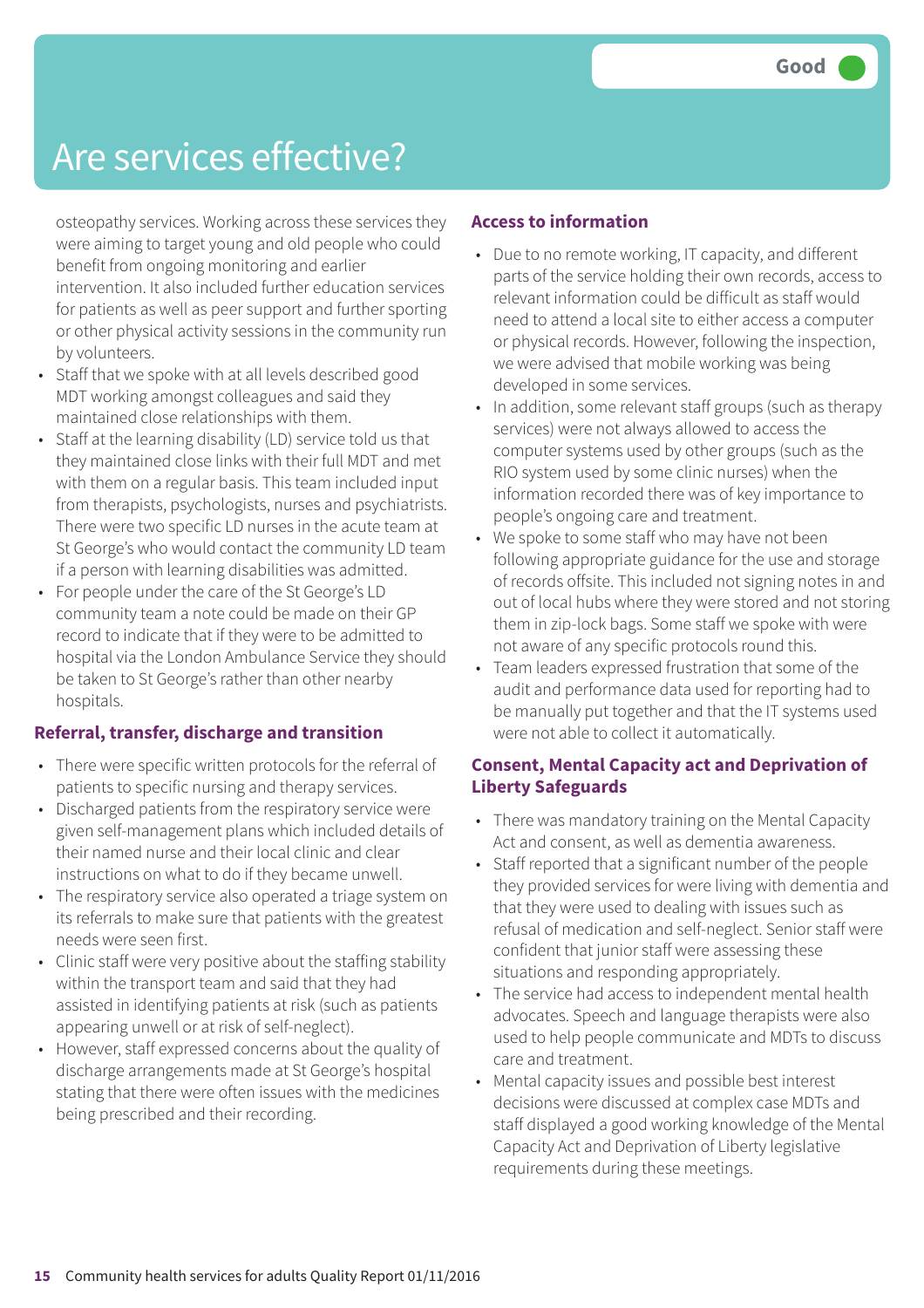## Are services caring?

By caring, we mean that staff involve and treat people with compassion, kindness, dignity and respect.

#### **Summary**

We rated caring as good because:

- We observed staff providing care and treatment in a kind, considerate and caring fashion.
- The people we spoke with and their families described staff as "friendly", and "very nice".
- All of the patients that we spoke with said they understood their care and treatment and we observed staff providing these explanations.
- In written feedback patients rated the service highly in terms of the way they were treated by staff as well as understanding their care and treatment.

#### **Detailed findings**

#### **Compassionate care**

- Staff demonstrated a clear focus on the quality of care they were providing to patients. They were empathetic towards patients' concerns and understood their needs.
- We spoke to patients receiving care and treatment. They told us that the service was "good" and that they had "no complaints". They described staff as "friendly", "caring" and "very nice". This applied to both patients being treated in clinics as well as in their own homes. Staff spoke in a respectful manner to patients in all of the observations we made.
- We looked at the results of recent patient feedback in which the majority of respondents said that they were treated with respect and staff presented themselves in a professional manner.

#### **Understanding and involvement of patients and those close to them**

• We observed district nursing staff as they treated patients in their own homes. Throughout their time with the patients they provided full and appropriate answers to questions about the care and treatment they were providing. They were sensitive to any communication

needs that patients had and worked with them patiently to overcome these. They explained what they were doing and took verbal consent from patients when appropriate. We observed one example where a nurse had adapted her communication methods to suit the needs of the patient (including lip reading and use of written communication) where the care was still delivered in a patient fashion.

- We looked at the results of recent patient feedback. In this patients told us that they were involved in decisions about their care and they understood everything they were told.
- Patients that we spoke with confirmed that they understood the care and treatment that was being provided to them. They were involved in setting their own treatment goals for what they wanted to achieve, as were their carers when appropriate.
- Patients were told how to contact other services by staff members as appropriate. There were leaflets available about all community adults health services which detailed what the different teams did and how to contact the service. This included details of how to contact them out of hours. They were also told how to contact local advice and support services as well as the Patient Advice and Liaison team.

#### **Emotional support**

- The staff we observed treating patients showed a keen awareness of the emotional needs of patients and aimed to meet them wherever possible.
- The patients that we spoke with said they felt well supported by staff in both their own homes and the clinics. One patient told us how they had been assisted in accessing local mental health services for further care and treatment.
- Staff told us that they could have preliminary discussions with patients about end of life care if they wanted it.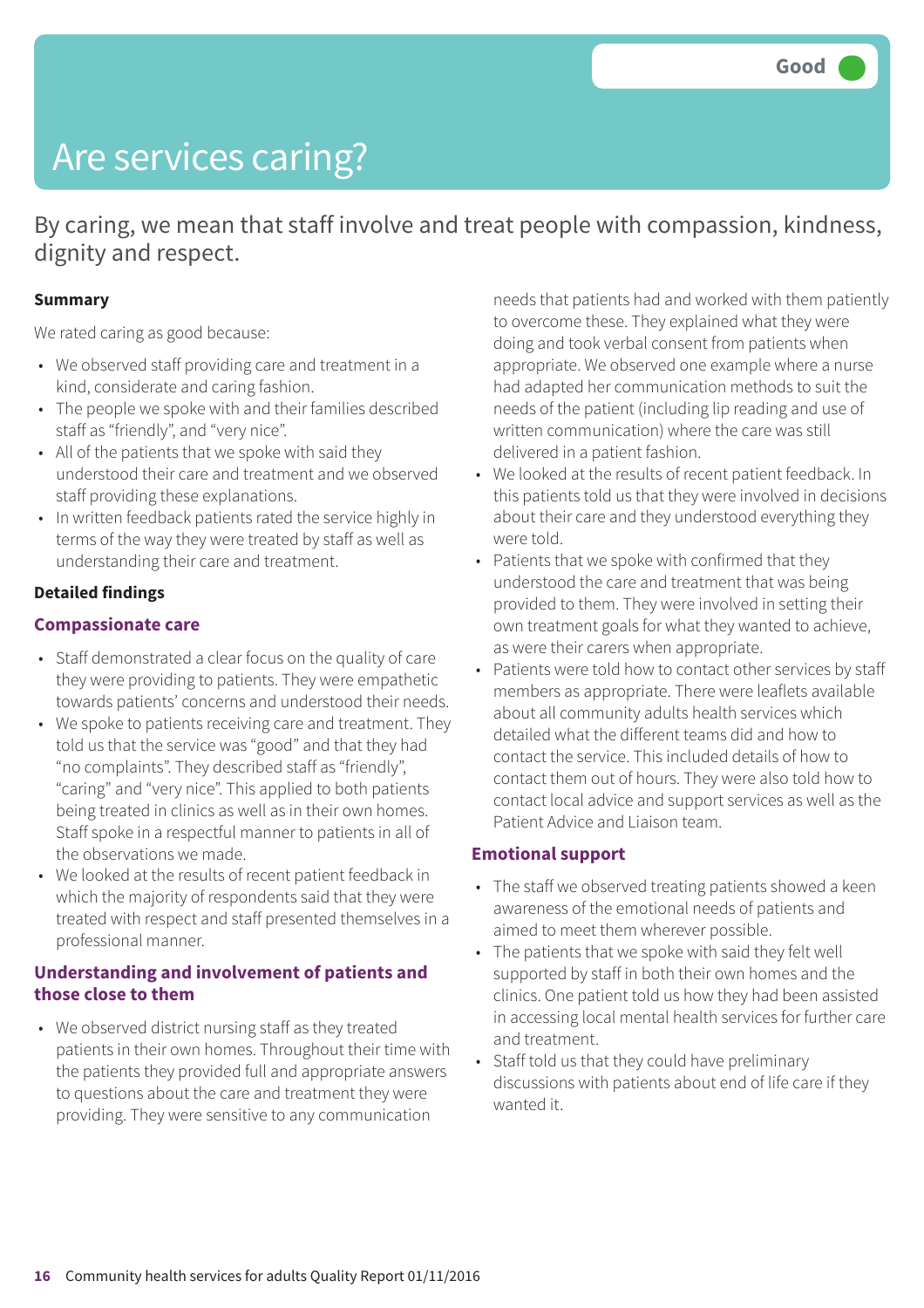## Are services responsive to people's needs?

By responsive, we mean that services are organised so that they meet people's needs.

#### **Summary**

We rated responsive as good because:

- There were numerous initiatives underway to alter and redesign the model of care being provided to better support the needs of people using the service and provide better outcomes.
- Arrangements were made so that people whose first language was not English or who had communication difficulties were supported when in contact with the service.
- Complaints were responded to appropriately within set time scales.

However:

• Whilst staff actively worked to minimise patient risk, the staff vacancy levels meant that low risk patient appointments were often rescheduled and at previous time significant waiting lists had built up for some services.

#### **Detailed findings**

#### **Planning and delivering services which meet people's needs**

- The service kept track of the ongoing demands placed on individual teams and the size of their caseloads. They noted that there had been an increase in the demand on their services which had put pressure on the service, and this had been flagged on the directorate-wide risk register.
- Numerous initiatives were being undertaken to improve the services for patients so that it better met their needs and would also improve the efficiency of the service (including financial). These include setting up a single point of access to address both physical and mental health needs for patients with learning disabilities; a falls prevention team to reduce admissions and lengthy rehabilitation times; setting up 'Enhanced Care Pathways' so that provision for the most frequent users of services was better coordinated and more focussed on prevention and intervention.
- Staff told us that there was limited space available at Tooting Health Centre. This meant that some patients

had to wait standing up and it also reduced the ability of staff to see a high volume of patients when there were pressures on the service. There had also been previous problems with flooding.

#### **Equality and diversity and meeting the needs of people in vulnerable circumstances**

- Interpreters were available to district nurses and could be accessed as needed. Sign language interpreters were also available as needed.
- Staff said they could order leaflets and other pieces of information to be translated into other languages, but these were not available as standard.
- Staff could undertake the Dementia Friends training in which they would learn more about dementia about how to better help people who were living with it. Dementia awareness training was also part of the mandatory training programme.
- There was a specific Learning Disability (LD) community team which provided care, treatment and support to people with LDs in the community. They had 'LD Passports' which were used to document their specific treatment needs and details of the way in which they wanted to be cared for. They took these with them to other health services when they attended so staff were aware of their needs. Nursing staff checked that these passports were up to date when they visited.
- There were easy-read assessment consent forms available, as well as an easy read version of the Friends and Family Test and Patient Advisory and Liaison Service leaflets.

#### **Access to the right care at the right time**

• Senior staff reported that their staffing vacancy level was having a negative impact on waiting times for community services. In the past they had used agency staff to specifically help reduce waiting list sizes which had proved effective. In addition this could result in a reduced frequency of visits for 'low risk' patients and rescheduled appointments. However, staff reported that they did not yet feel that these issues were compromising the safety of their patients or the quality of care people received.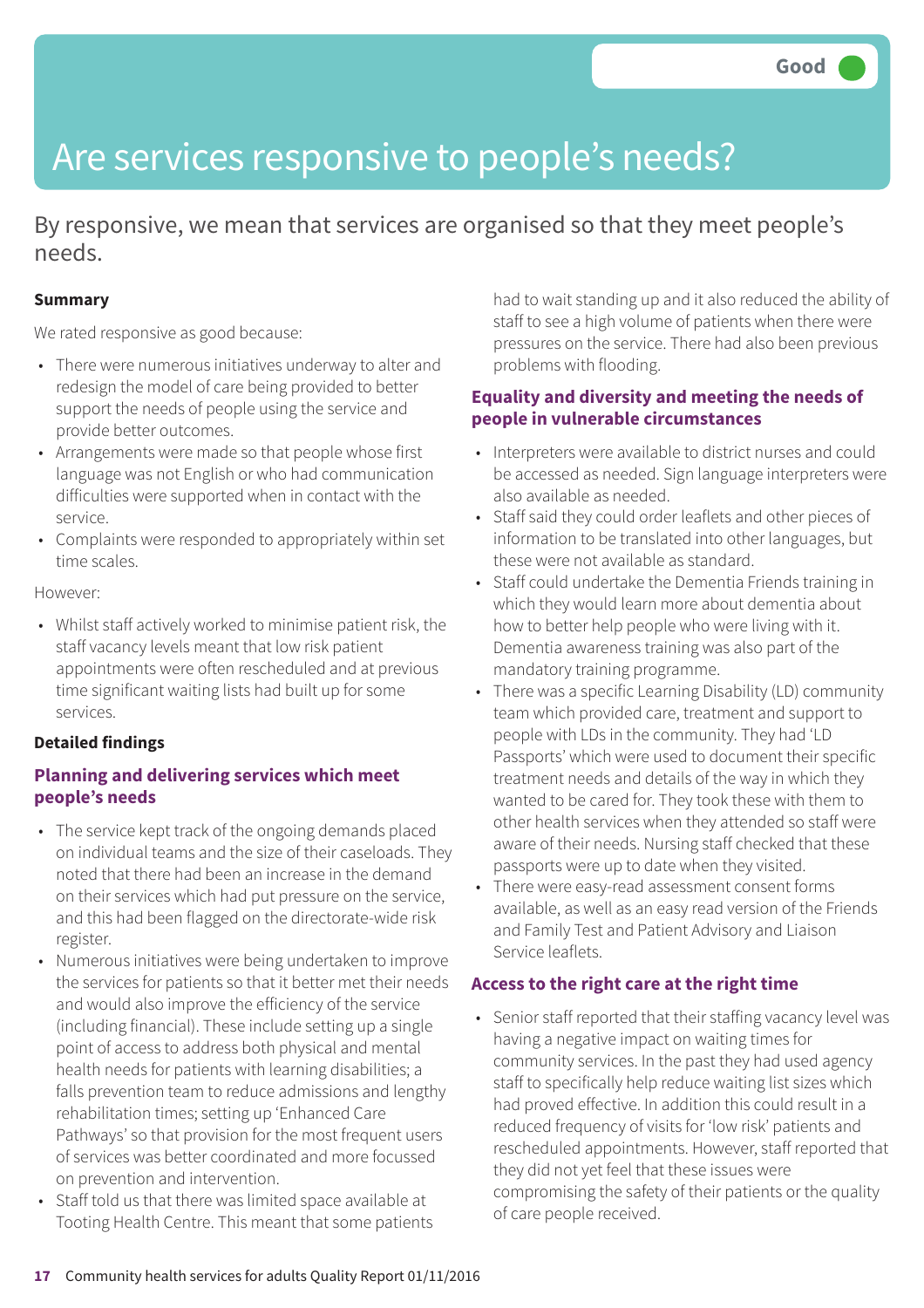### Are services responsive to people's needs?

- Team leaders and junior staff told us that the numbers of patients on their case loads were increasing. They said that on a daily basis, due to low staffing levels, they needed to prioritise the patients with the greatest needs and reschedule other patients.
- However, some staff expressed concerns that the changes to shift patterns meant that they would be visiting patients between 7am and 7pm, which was quite early/late to provide routine care. We were told that staff and patients were not consulted on the shift times.

#### **Learning from complaints and concerns**

• Senior staff reported that they did not receive many formal complaints. It was the responsibility for the local team leader or head of service to investigate them and the learning would be taken back to local team meetings. It was reported that the majority of complaints tend to be about patient treatment

expectations or communications. When a complaint was first received the complainant would usually be telephoned directly as a matter of course to see if the matter could be resolved immediately.

- A record was kept of the complaints that had arrived which confirmed that the majority were about treatment or communications. This log retained details of when complaints arrived and when they were responded to. It was reviewed on a regular basis as part of the service's governance process.
- Between April 2015 and May 2016 the average time to respond to a complaint about the district nursing team was 29 working days and 12 working days for complaints about the learning disabilities team.
- Management staff that we spoke with were aware of the complaints that had been received relating to their service, their outcome and the learning that had come from them. Staff told us that they got feedback on complaints and any lessons learnt from them.
- Patients told us that they knew who to contact if they wanted to make a complaint.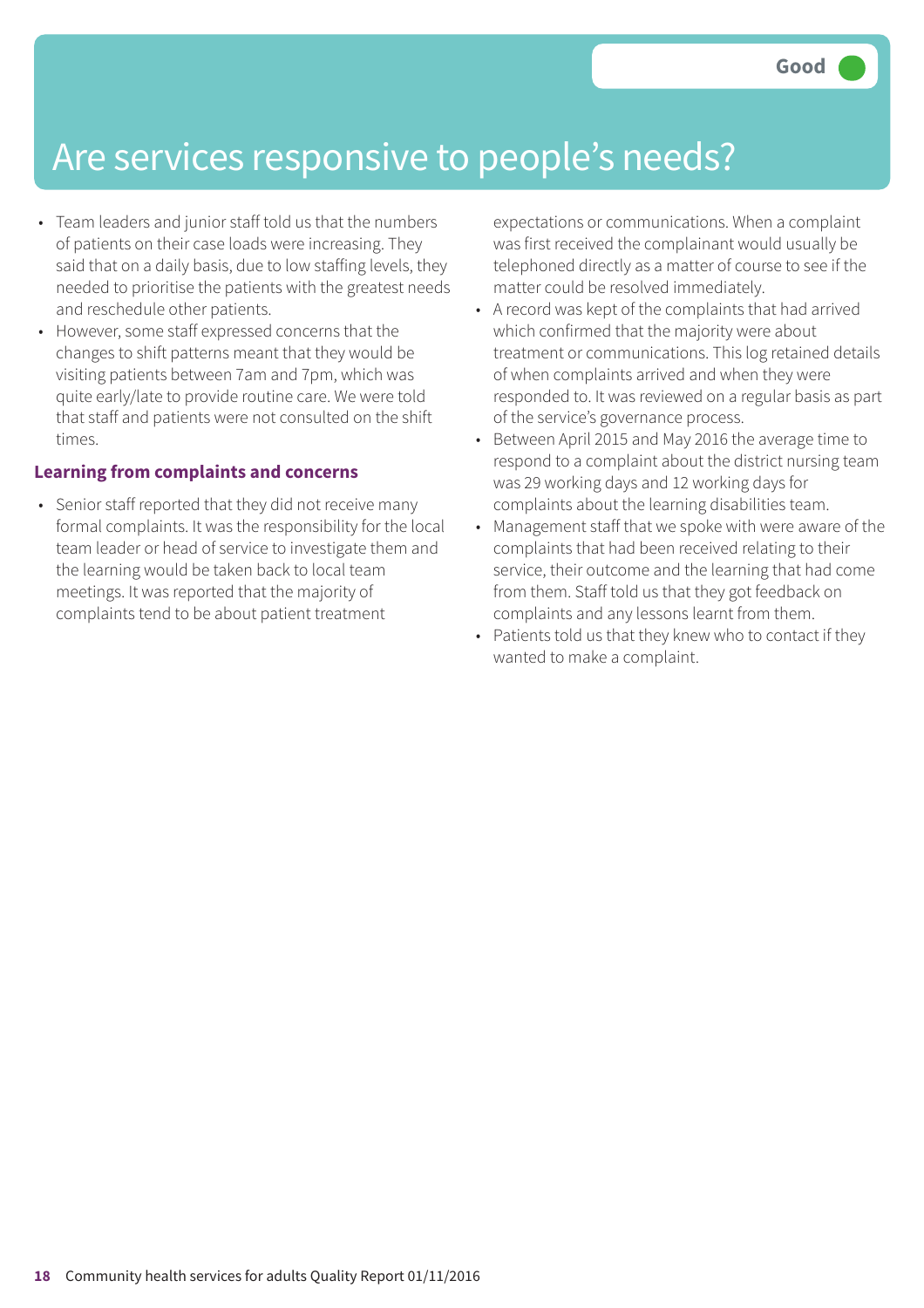## Are services well-led?

By well-led, we mean that the leadership, management and governance of the organisation assure the delivery of high-quality person-centred care, supports learning and innovation, and promotes an open and fair culture.

#### **Summary**

We rated well-led as requires improvement because:

- Whilst there were examples of local leadership, there was limited evidence for any overall strategy for the service from a trust level.
- There were concerns expressed by staff over recent changes to working patterns, duties and rising workloads. These concerns were expressed across several teams and were having a significant effect on staff morale in certain areas.
- Staff in general did not feel connected to the trust as a whole and felt that the community services in general did not receive appropriate focus or consideration on a senior trust level.

However:

- There were numerous local initiatives in place and being planned to improve the quality of the service which were in line with NHS Strategic priorities to further integrate services and achieve efficiencies.
- Service level staff and teams were dedicated to providing high quality, safe, compassionate care for patients, as well as working as a team and helping each other where needed.

#### **Detailed findings**

#### **Service vision and strategy**

- In numerous local teams and areas we found initiatives that were being trialled and put in place to improve the efficiency of the service and the quality of care which staff were proud of. There was a focus across the service of achieving efficiency savings whilst maintaining quality standards.
- However, often this was coordinated and managed on a team level or at the directorate level. We saw limited evidence of a longer term plan for the service or a definite strategic direction being provided from the senior Trust staff.

#### **Governance, risk management and quality measurement**

- Senior staff were positive the governance structure they had in place which they described as "robust". The directorate held a monthly divisional governance meeting.
- The high vacancy rates and increasing demand for services were on the department's risk register. Other items on the community services-wide register included re-tendering of services, not achieving the planned savings and staff access to the new e-learning system.
- Divisional meetings of managers were used to discuss performance and governance data. We saw copies of the minutes of these meetings and items covered included updates on finances, IT provision, workforce engagement and patient feedback.
- In advance of the inspection the service had developed an improvement plan based around the CQC's 'key lines of enquiry'. This included numerous items relating to different aspects of the business including improving staffing levels, improving the implementation of agency inductions, increased use of outcome measures and responding to staff feedback.
- We looked at the results of audits of patient notes from the maximising independence team. Following the first audit an action plan had been put in place to ensure improvements were made.
- Senior staff told us they had a positive relationship with the local clinical commissioning group who they met with on a regular basis.
- The district nursing staff that we spoke with were not clear about the operational impact of their governance information and said that there was no routine escalation of information from management.

#### **Leadership of this service**

- Staff provided mixed feedback on the leadership of the service. People were able to describe initiatives they had taken to improve the service which they said that senior staff were supportive of.
- However, some expressed concerns at the rate of response to concerns by senior or Trust level managers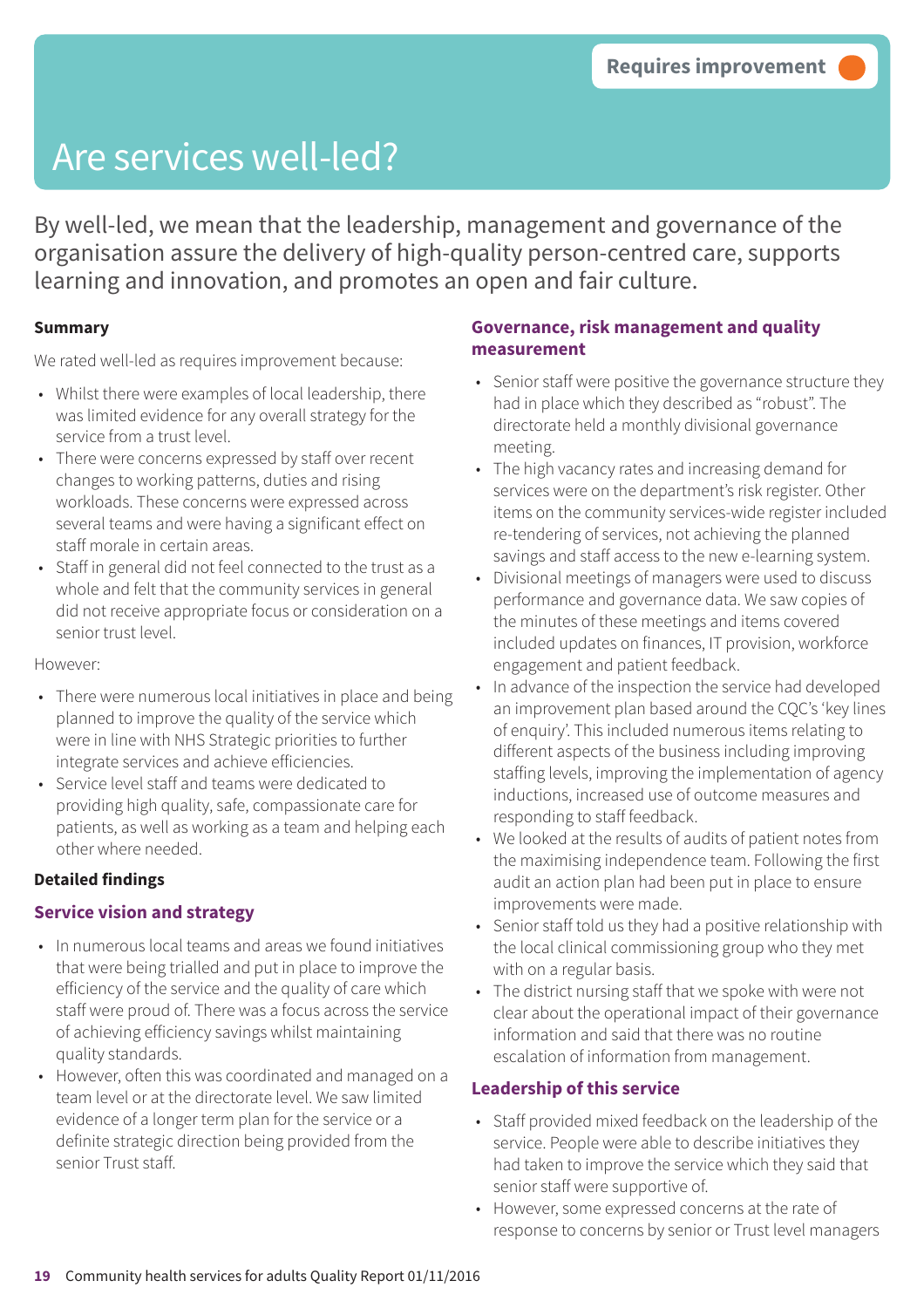## Are services well-led?

or that they had made improvements 'in spite' of their managers. Most did not reference the senior trust team as being instrumental in the management or development of the service and were more likely to reference local or divisional level managers.

#### **Culture within this service**

- Whilst there were positive relations within the district nursing teams, staff reported that there was minimal leadership involvement outside of those teams.
- Individual team members that we spoke with were positive about the work ethic within their teams and were clear that the quality of care they provided to patients was their priority. They described themselves as "cohesive" and "caring" and said that they covered for each other.
- There was unease amongst general staff at the moment over the upcoming re-tendering of therapy services and whether the service was be successful in retaining these contracts. There were increasing pressures on current staffing in terms of reducing costs and increasing activity levels.
- The recent restructure of the service had also had a negative impact and created unrest amongst staff with concerns being expressed over changes to individual job roles and questions over the practicalities of the reorientation of the service around new geographical centres. Other staff said they did not feel valued or recognised by managers.

#### **Public engagement**

- The service undertook the Friends and Family Test to get feedback on the quality of the service they were providing.
- The local CCG ran a patient experience group which staff got feedback from.
- The trust had clinical reference groups which looked at the performance of individual teams and there were patient representatives on all of these groups. Team leaders described most of the feedback they received as positive.

#### **Staff engagement**

• District nursing staff also expressed concerns about the new shift times that had been "forced" on them and

were seen to be incompatible with school times and staff with child care commitments. However, following the inspection, we were informed by the trust, that prior to this change, a consultation with staff did take place.

- Senior staff reported that the high vacancy rate was having an effect on morale with staff under increasing pressure.
- Generally speaking, staff within the division did not feel like they were an integral part of the Trust as a whole. They said that they felt the community divisions did not receive as much attention as the acute divisions with the tone and focus of communications and initiatives often centred on the acute side with little consideration being given to community divisions.

#### **Innovation, improvement and sustainability**

- There were several initiatives underway or being planned which were aligned with the NHS strategic priorities of integrating services, achieving efficiencies and expanding the level of community provision to take the pressure off of acute services.
- Senior staff spoke positively of their community MDT teams which featured a full range of professionals including nurses, GPs and therapy staff. They met on a regular basis to discuss the full healthcare needs of patients. Staff told us that this had made improvements to patient outcomes with reduced Accident and Emergency department attendances and acute admission rates and we saw evidence of this.
- The service was working with local GPs to set up 'Enhanced Care Pathways' for patients who frequently attended and used acute services to try and prevent admissions.
- There was a dedicated falls service which was being developed around the physiotherapy department. The aim was to have this service integrated with the maximising independence clinic, the acute accident and emergency department and the orthopaedic and osteopathy services. Working across these services they were aiming to target young and old people who could benefit from ongoing monitoring and earlier intervention. It also included further education services for patients as well as peer support and further sporting or other physical activity sessions in the community run by volunteers.